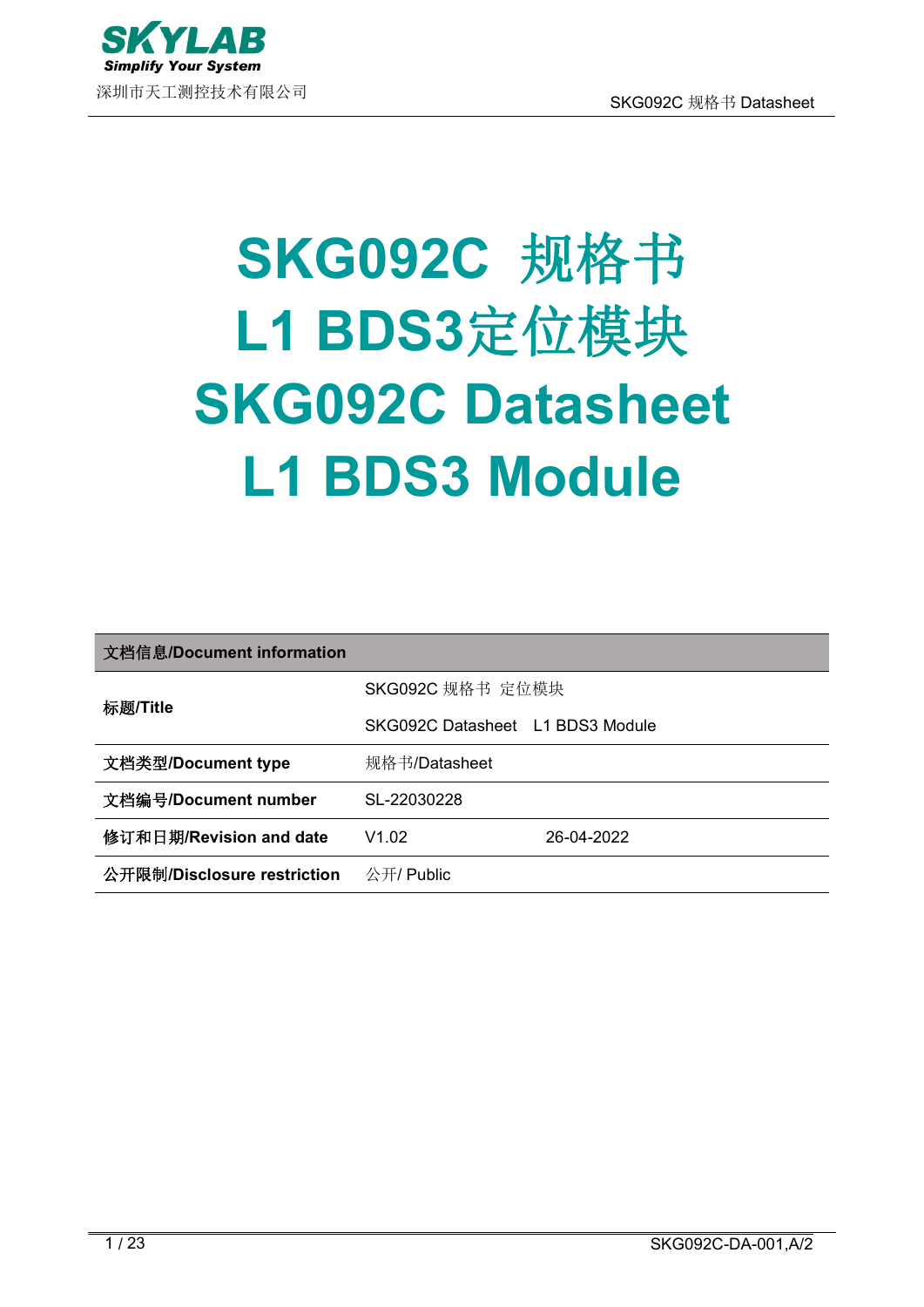# 版本历史**/Revision History**

| 版本/Version | 描述/Description                       | 制定/Make | 日期/Date  |
|------------|--------------------------------------|---------|----------|
| V1.01      | 初始版本/Initial version                 | Wilson  | 20220330 |
| V1.02      | 更新参考电路图/                             |         | 20220426 |
|            | Update the reference circuit diagram | Eric    |          |

SKYLAB 保留本文档及本文档所包含的信息的所有权利。SKYLAB 拥有本文档所述的产品、名称、标 识和设计的全部知识产权。严禁没有征得 SKYLAB 的许可的情况下复制、使用、修改或向第三方披露本文 档的全部或部分内容。

SKYLAB 对本文档所包含的信息的使用不承担任何责任。没有明示或暗示的保证,包括但不限于关于 信息的准确性、正确性、可靠性和适用性。SKYLAB 可以随时修订这个文档。可以访问 [www.skylab.com.cn](http://www.skylab.com.cn) 获得最新的文件。

Copyright © 2022, 深圳市天工测控技术有限公司。

SKYLAB® 是深圳市天工测控技术有限公司在中国的注册商标。

SKYLAB reserves all rights to this document and the information contained herein. Products, names, logos and designs described herein may in whole or in part be subject to intellectual property rights. Reproduction, use, modification or disclosure to third parties of this document or any part thereof without the express permission of SKYLAB is strictly prohibited.

The information contained herein is provided "as is" and SKYLAB assumes no liability for the use of the information. No warranty, either express or implied, is given, including but not limited, with respect to the accuracy, correctness, reliability and fitness for a particular purpose of the information. This document may be revised by SKYLAB at any time. For most recent documents, visit [www.skylab.com.cn.](http://www.skylab.com.cn.)

Copyright © 2022, Skylab M&C Technology Co., Ltd.

SKYLAB® is a registered trademark of Skylab M&C Technology Co., Ltd in China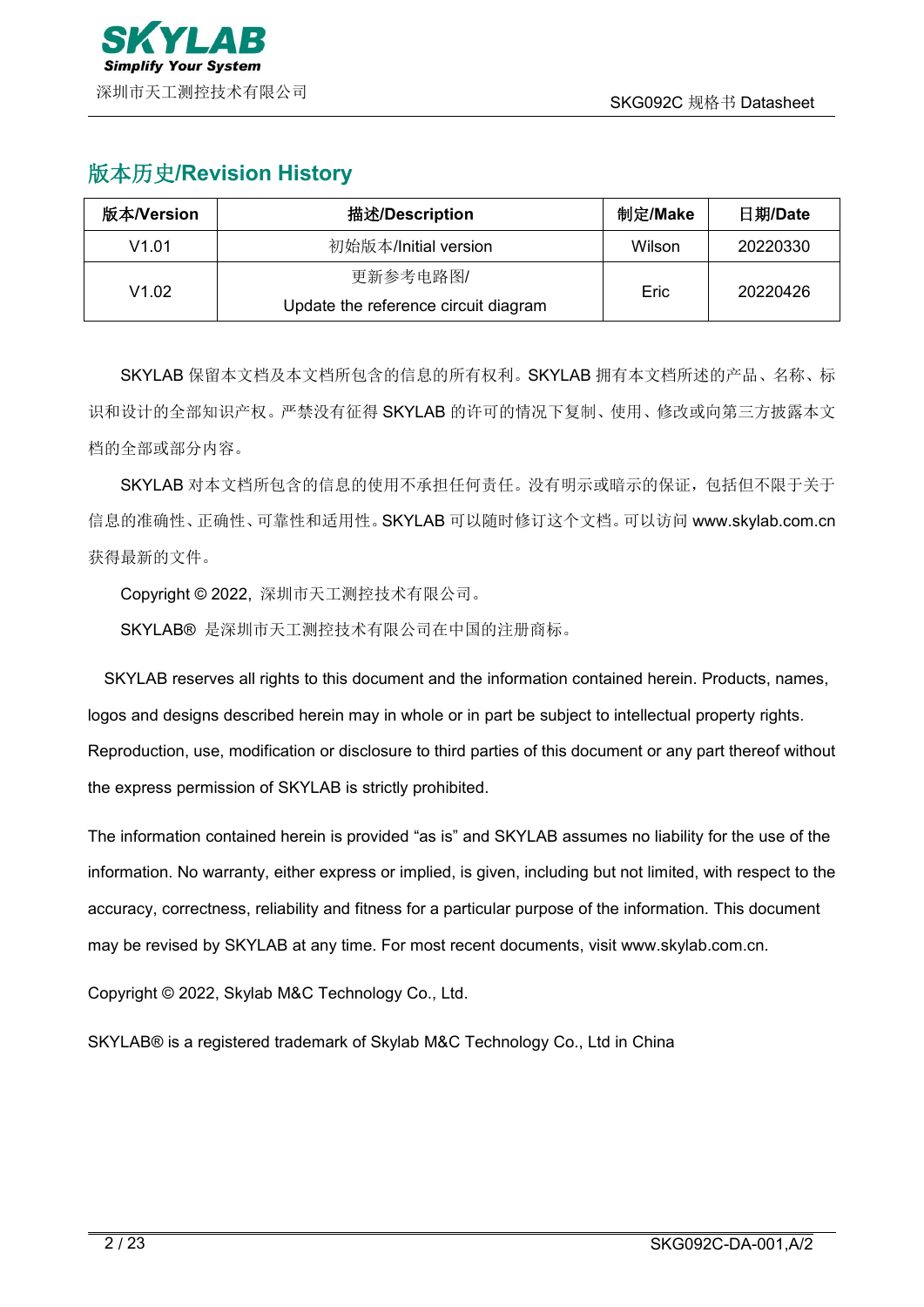

# 目录

| 10.5 RMC -推荐定位信息/ RMC - Recommended Location Information | 15 |
|----------------------------------------------------------|----|
|                                                          |    |
|                                                          |    |
|                                                          |    |
|                                                          |    |
|                                                          |    |
|                                                          |    |
|                                                          |    |
|                                                          |    |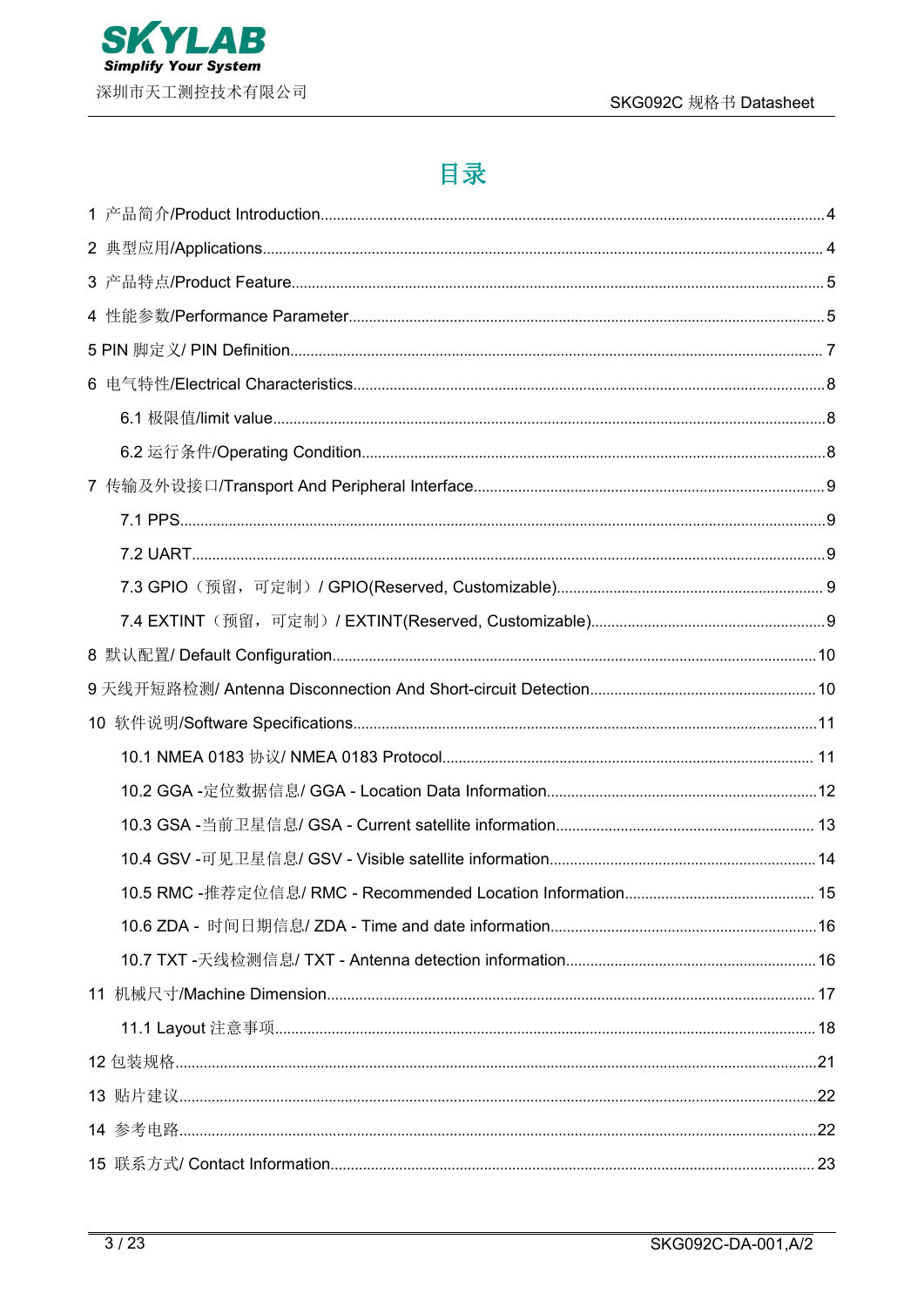# <span id="page-3-0"></span>**1** 产品简介**/Product Introduction**

SKG092C 是一款高性能的、多系统导航定位模块,模块能同时支持 GPS、BDS3 和 QZSS 的卫星接 收模块,并使定位更快,精度更高,产品性能更可靠。

SKG092C is a high-performance, multi-system navigation and positioning module, which can support GPS, Beidou3 and QZSS satellite signal reception At the same time, it makes positioning faster, higher accuracy and more reliable product performance.

该模组以其卓越性能,可以为车载和便携式手持等定位终端产品的制造提供了高灵敏度、高精度、低 成本的定位、导航等解决方案,能满足专业定位的严格要求与个人消费需要。

With its excellent performance, the module can provide positioning and navigation solutions with high sensitivity, high precision and low cost for the manufacturing of vehicle and portable positioning terminal products, which can meet the strict requirements of professional positioning and personal consumption needs.

外形尺寸紧凑,兼容市场上国际主流导航定位模块,采用 SMD 焊盘,支持标准取放及回流焊接。 The module is compact in shape, compatible with the international mainstream navigation and positioning modules in the market, using SMD pad, support standard take and put and reflow welding.



图 1: SKG092C 正视图

# <span id="page-3-1"></span>**2** 典型应用**/Applications**

- ◆ 汽车导航/ Auto navigation
- ◆ 个人导航设备/ Personal navigation equipment
- ◆ 汽车保全系统/ Car Security System
- ◆ 车辆监控/ Vehicle monitoring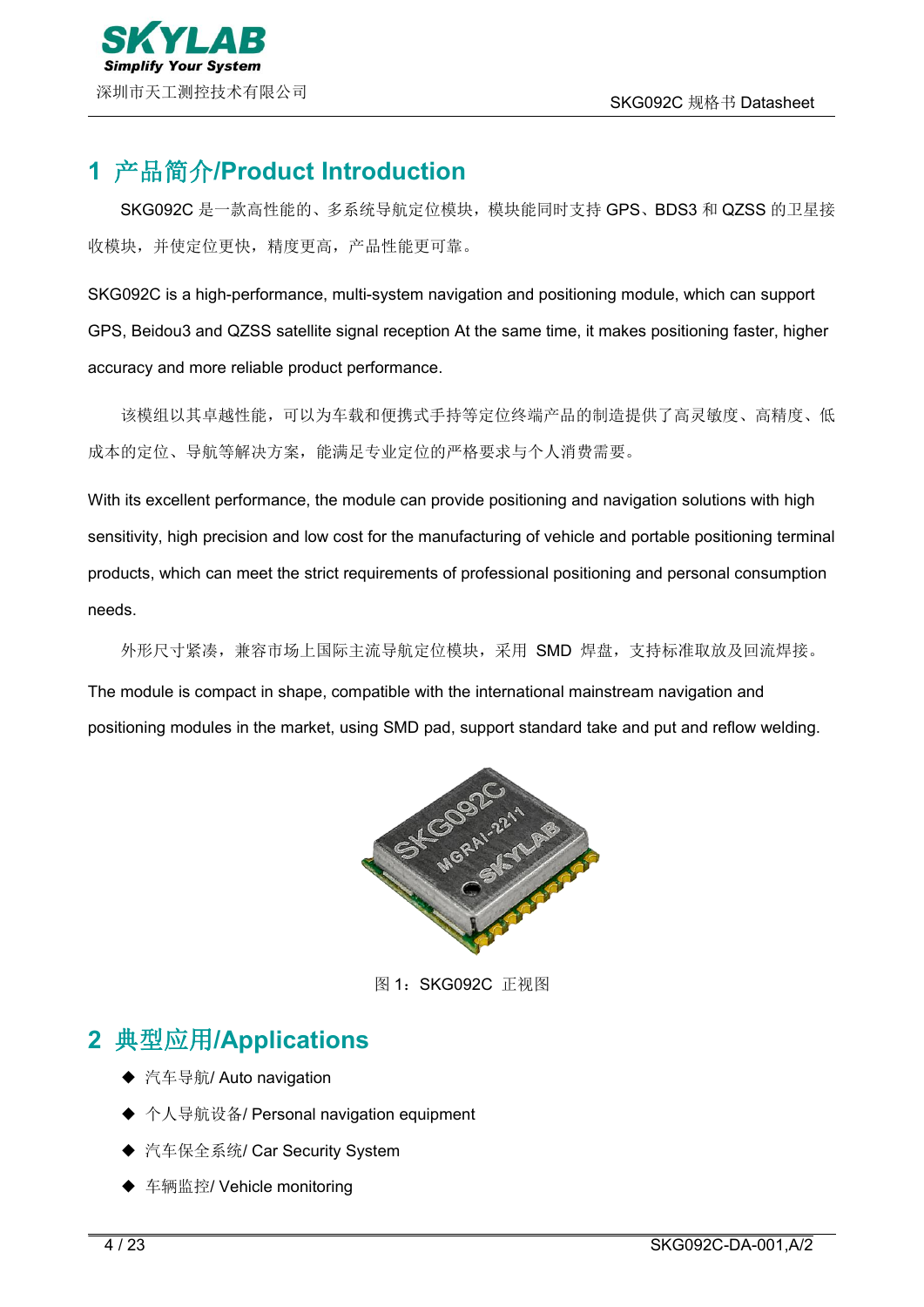# <span id="page-4-0"></span>**3** 产品特点**/Product Feature**

- 支持 BDS3、GPS、GLONASS、Galileo、QZSS、SBAS 系统/ Supports BDS3, GPS, GLONASS, Galileo, QZSS and SBAS systems
- 极快的 TTFF: 冷启动小于 28s; 热启动小于 1s / Extremely fast TTFF: cold start less than 28s; Hot start less than 1s
- 支持 A-GPS/ Support A-GPS
- 工业级标准/Industrial Grade Standards
- 超小尺寸/Super small size: 10.1x9.7x2.2mm
- ◆ 符合 RoHS, FCC, CE 标准/Compliance with RoHS, FCC, CE standards
- 获得最快的定位时间/Get the fastest location time
- 弱信号下较好的定位精度和位置有效性/Better positioning accuracy and position validity are maintained under weak signal
- 优越的质量和可靠性/Superior quality and reliability

# <span id="page-4-1"></span>**4** 性能参数**/Performance Parameter**

#### 表 4-1 基本参数/ Table 4-1 Basic parameters

| 参数             | 描述/Description       | 性能指标/ Performance Evaluation                |  |
|----------------|----------------------|---------------------------------------------|--|
| /Parameter     |                      |                                             |  |
| 电压/Voltage     |                      | $3.0 - 3.6V$                                |  |
|                |                      | GPS/QZSS: L1C/A                             |  |
|                |                      | <b>GLONASS: L1</b>                          |  |
|                | 频率/Frequency         | BeiDou: B1I, B1C                            |  |
| 射频输入/          |                      | <b>GALILEO: E1</b>                          |  |
|                |                      | SBAS: L1C/A(WAAS, EGNOS, MSAS, GAGAN, SDCM) |  |
| RF Input       | 驻波比                  | $≤1.5$                                      |  |
|                | /Standing-wave ratio |                                             |  |
|                | 输入阻抗/                | $50\Omega \pm 10\%$                         |  |
|                | Input impedance      |                                             |  |
|                | 天线增益/                | $0 \sim 32$ dB                              |  |
|                | Antenna Gain         |                                             |  |
| 物理尺寸           |                      |                                             |  |
| /Physical Size |                      | 10.1x9.7x2.2 (单位: mm)                       |  |
| 数据接口/          |                      | 1个 UART, TTL 电平,波特率 1200~460800bps 可调, 默    |  |
| Data interface |                      | 认 9600/                                     |  |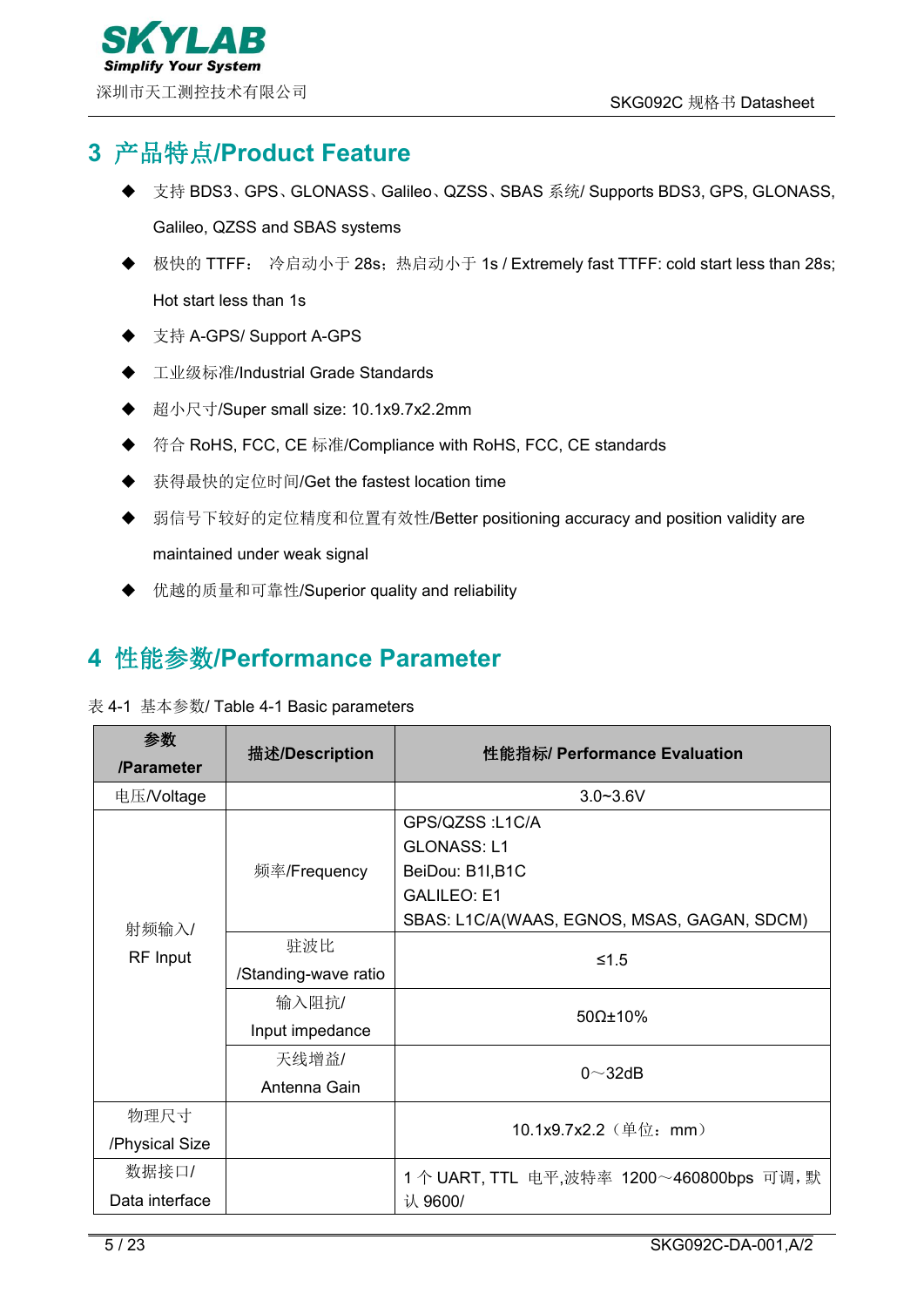

|                 | One UART, TTL level, baud rate adjustable from 1200 to<br>460800bps, 9600 by default |
|-----------------|--------------------------------------------------------------------------------------|
| 天线检测/           | 可支持天线馈电, 需外置天线检测电路/ Support antenna                                                  |
| Antenna testing | feed, need external antenna detection circuit                                        |

表 4-2 GNSS 性能指标/ Table 4-2 GNSS performance specifications

| 参数/Parameter                     | 描述/Description           | 性能指标/ Performance Evaluation                                                 |  |
|----------------------------------|--------------------------|------------------------------------------------------------------------------|--|
|                                  | 冷启动/Cold Start           | $≤28s$                                                                       |  |
| 首次定位时间 TTFF/                     | 热启动/Hot Start            | ≤1s                                                                          |  |
| First positioning time TTFF      | 重捕获/Re-Acquisition       | $≤1s$                                                                        |  |
|                                  | 跟踪/Tracking              | $-162$ d $Bm$                                                                |  |
| 灵敏度/Sensitivity                  | 捕获/Acquisition           | $-148$ d $Bm$                                                                |  |
|                                  | 定位/Position              | GNSS Open-Sky CEP<2.5m<br>SBAS Open-Sky CEP<2.0m<br>D-GNSS Open-Sky CEP<1.0m |  |
| 精度/precision                     | 速度/Speed                 | GNSS 0.1m/s<br>SBAS 0.05m/s<br>D-GNSS 0.05m/s                                |  |
|                                  | 速度/Speed                 | 515m/s                                                                       |  |
| 动态性能/dynamic<br>performance      | 加速度/accelerated<br>speed | 4g                                                                           |  |
|                                  | 高度/altitude              | 18000m                                                                       |  |
| <b>PPS</b>                       |                          | 支持, 精度 25ns/ Supported, precision 25ns                                       |  |
| 数据更新率/data updating<br>rate      |                          | $1$ Hz $\sim$ 10Hz<br>默认/Default: 1Hz                                        |  |
| 导航数据格式/Navigation<br>data format |                          | NMEA 0183 V4.1 版                                                             |  |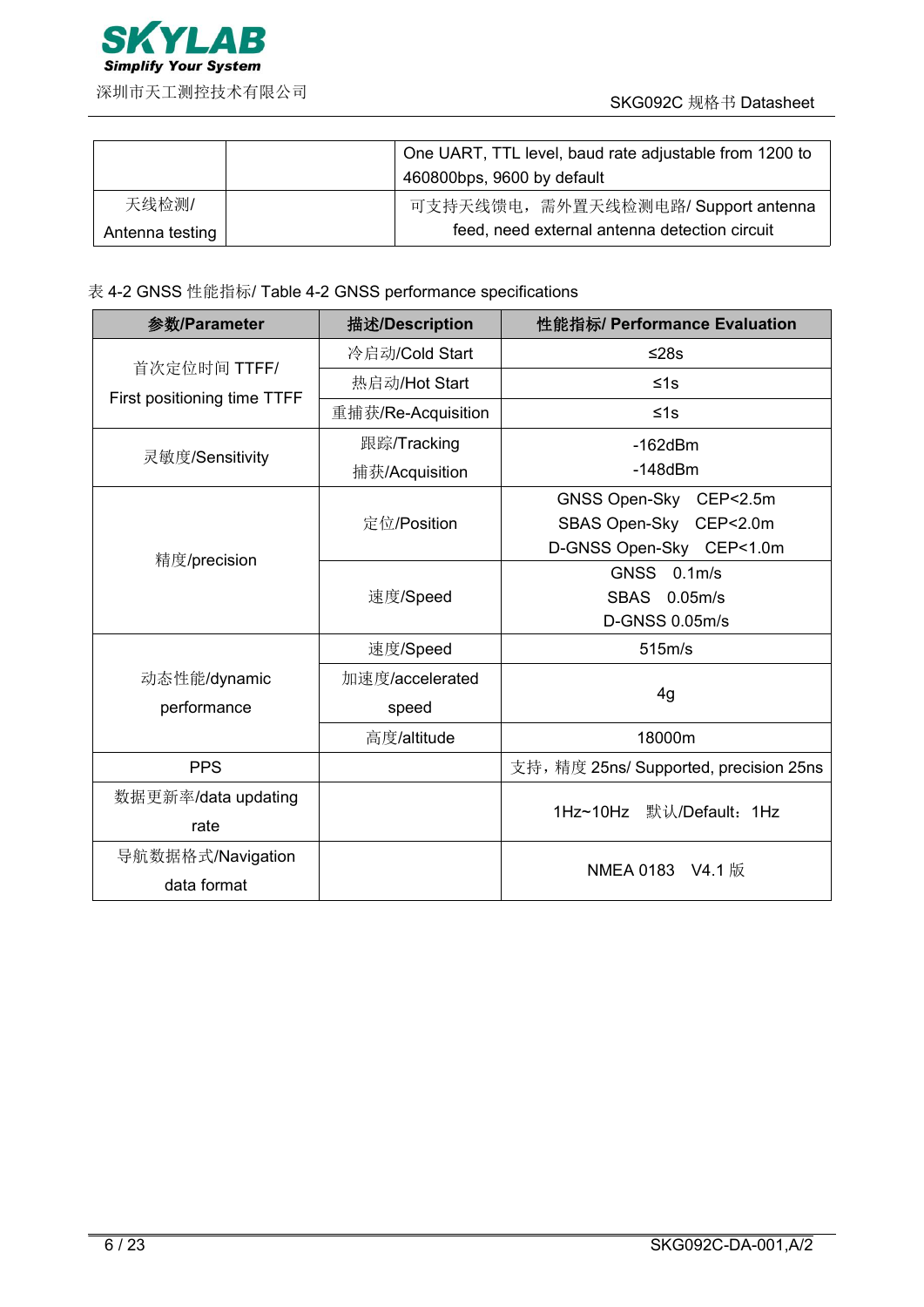

# <span id="page-6-0"></span>**PIN** 脚定义**/ PIN Definition**



图 5-1 SKG092C 引脚定义/ Figure 5-1 SKG092C pin definitions

表 5-1 引脚定义/ Table 5-1 Pin definitions

| Pin No.        | Pin name      | I/O          | Description                | Remark                             |
|----------------|---------------|--------------|----------------------------|------------------------------------|
| 1              | <b>GND</b>    | G            | Ground                     |                                    |
| 2              | <b>TXD</b>    | $\circ$      | UART serial data output.   | Leave open if not used             |
| 3              | <b>RXD</b>    | I            | UART serial data input.    | Leave open if not used             |
| 4              | <b>PPS</b>    | $\circ$      | Time pulse signal.         | Leave open if not used             |
| 5              | <b>EXTINT</b> | $\mathbf{I}$ | External Interrupt pin.    | Leave open if not used             |
| 6              | V BCKP        | $\mathsf{I}$ | RTC and backup SRAM power. | This pin may be connect to Battery |
|                |               |              |                            | or power supply $(1.6 \sim 3.6 V)$ |
| $\overline{7}$ | <b>NC</b>     |              |                            |                                    |
| 8              | <b>VCC</b>    |              | Module power supply.       | Operating range: 2.8V - 3.6V       |
| 9              | <b>RESET</b>  | I            | Module reset (Active Low). | Leave open if not used             |
| 10             | <b>GND</b>    | G            | Ground                     |                                    |
| 11             | RF IN         | I            | GPS signal input.          | $50\Omega$                         |
| 12             | <b>GND</b>    | G            | Ground                     |                                    |
| 13             | LNA_EN        | $\circ$      | Reserved                   | Leave open                         |
| 14             | VCC_RF        | $\circ$      | Reserved                   | Leave open                         |
| 15             | <b>VANT</b>   |              | Reserved                   | Leave open                         |
| 16             | GPIO14        | I/O          | Reserved                   | Leave open                         |
| 17             | GPIO15        | I/O          | Reserved                   | Leave open                         |
| 18             | GPIO0         | I/O          | Reserved                   | Leave open                         |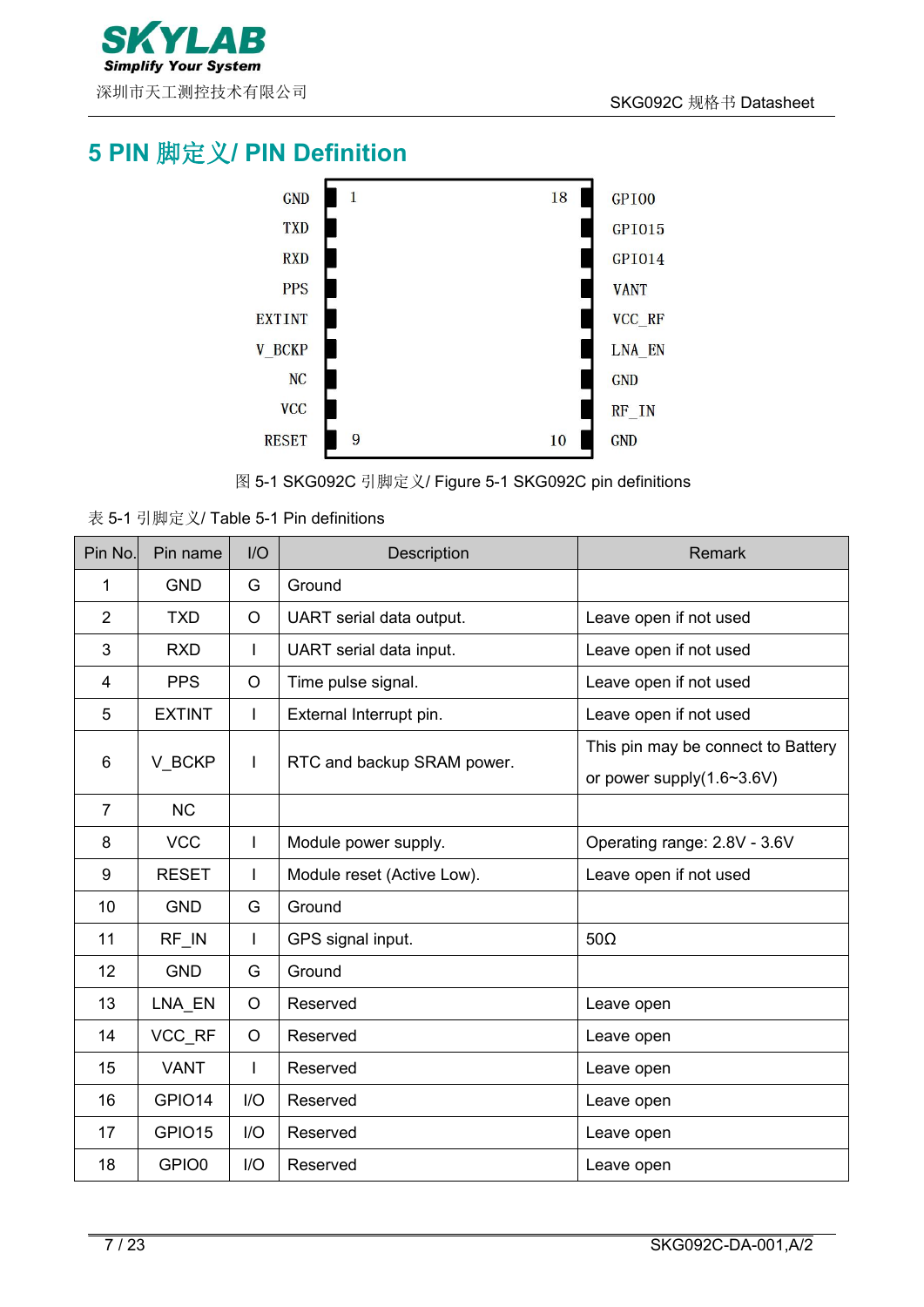

# <span id="page-7-0"></span>**6** 电气特性**/Electrical Characteristics**

## <span id="page-7-1"></span>**6.1** 极限值**/limit value**

|  |  | 表 6-1 电源特性/Table 6-1 Features of the power supply |  |
|--|--|---------------------------------------------------|--|
|--|--|---------------------------------------------------|--|

| 参数/Parameter               | 符号/Symbol  | 最小值/Min.    | 最大值/Max. | 单位/Unit      | 条件/Condition |
|----------------------------|------------|-------------|----------|--------------|--------------|
| 供电电压 (VCC)                 | <b>VCC</b> | 1.7         | 3.63     | V            |              |
| VCC 最大纹波/                  |            | $\mathbf 0$ | 50       | mV           |              |
| VCC Maximum Ripple         | Vrpp       |             |          |              | --           |
| 输入管脚电压/                    | Vin        | 1.7         | 3.63     | V            | --           |
| Input pin voltage          |            |             |          |              |              |
| 存储温度/                      |            | -40         | 85       | $^{\circ}$ C |              |
| <b>Storage Temperature</b> | Tstg       |             |          |              | --           |
| <b>ESD</b>                 | VESD(HBM)  |             | 2000     | V            | All pins     |

# <span id="page-7-2"></span>**6.2** 运行条件**/Operating Condition**

| 参数/Parameter       | 符号/Symbol     | 最小值/Min.       | 典型值/Type | 最大值/Max.   | 单位/Unit      |
|--------------------|---------------|----------------|----------|------------|--------------|
| 供电电压(VCC)          | Vcc           | 3.0            | 3.3      | 3.6        | $\vee$       |
| RTC 供电电压(VRTC)     | Vrtc          | 2.0            | 3.0      | 3.6        | $\vee$       |
| 峰值电流/Peak Current  | $_{\rm lccp}$ |                |          | 43         | mA           |
| 输入管脚低电平/Input pin  |               |                |          |            | $\vee$       |
| low level          | Vin_low       | 0              |          | $0.2*Vec$  |              |
| 输入管脚高电平/Input pin  |               | $0.67$ * $Vcc$ |          |            | $\vee$       |
| high level         | Vin_high      |                |          | <b>VCC</b> |              |
| 输出管脚低电平/Output pin |               |                |          | 0.4        | $\vee$       |
| low level          | Vout low      |                |          |            |              |
| 输出管脚高电平/Output pin |               | 2.64           |          |            | V            |
| high level         | Vout_high     |                |          |            |              |
| 工作温度/operating     |               |                |          |            | $\mathrm{C}$ |
| temperature        |               | $-40$          |          | 85         |              |
| 存储温度/Storage       |               |                |          |            | $\mathrm{C}$ |
| Temperature        |               | $-40$          |          | 125        |              |

表 6-2 运行条件/Table 6-2 Operating conditions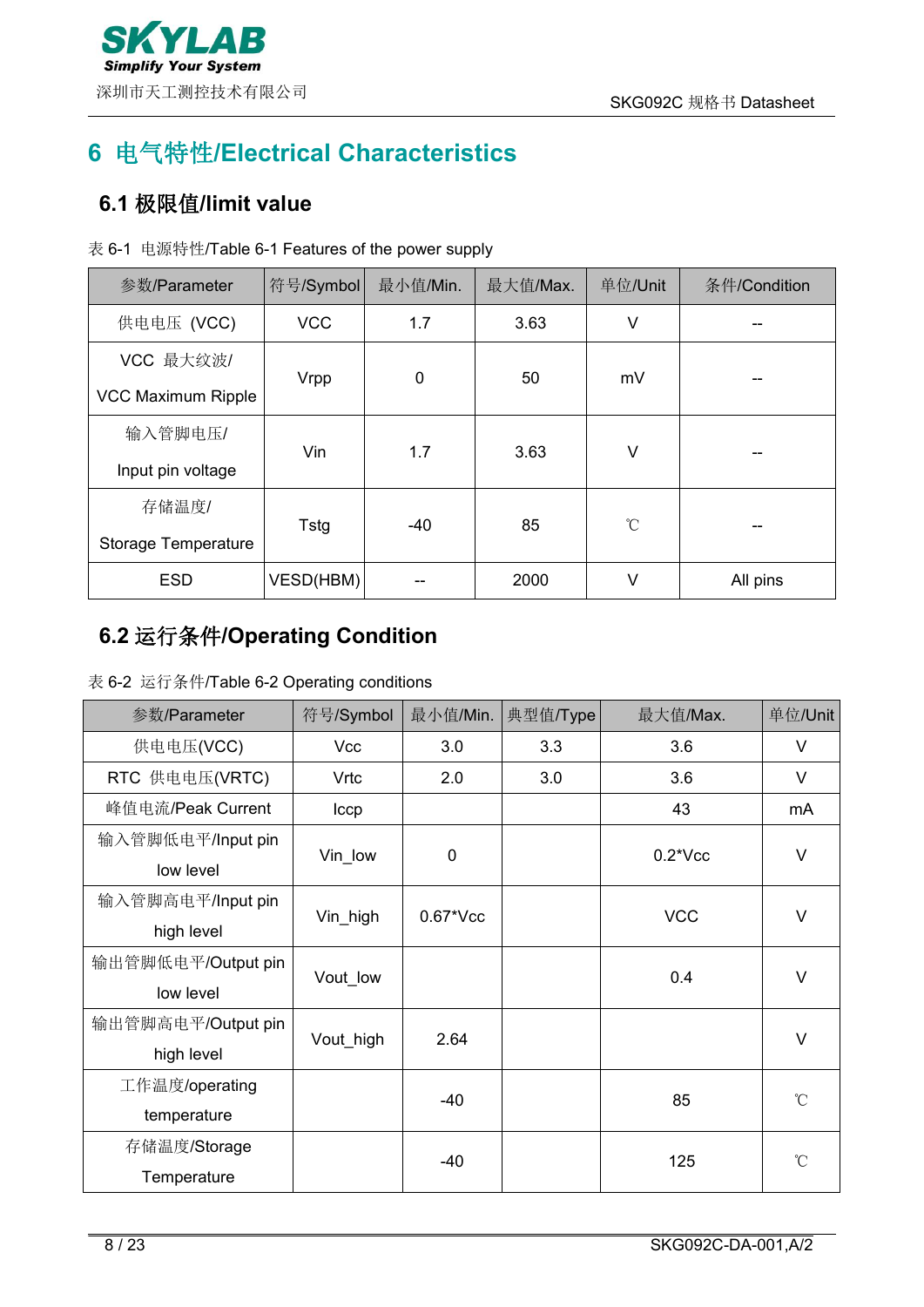# <span id="page-8-0"></span>**7** 传输及外设接口**/Transport And Peripheral Interface**

### <span id="page-8-1"></span>**7.1 PPS**

秒脉冲(PPS): SKG092C 提供非常精准的时间脉冲 PPS 信号, PPS 信号可为外部系统提供授时 功能,脉冲宽度可调,精度 20ns, 默认情况下每秒输出一个脉冲。

Second pulse (PPS) : SKG092C provides very precise time pulse PPS signal, PPS signal can provide timing function for external systems, pulse width adjustable, accuracy 20ns, output one pulse per second by default.

### <span id="page-8-2"></span>**7.2 UART**

支持数据传输、固件升级功能,输入/输出信号类型为 LVTTL 电平。默认波特率为 9600bps, 最高 可设为 460800bps, 串口波特率均可由用户自行配置。

Supports data transmission and firmware upgrade. The input/output signal type is LVTTL level. The default baud rate is 9600bps and the highest baud rate is 460800bps. The baud rate of the serial port can be set by users.

### <span id="page-8-3"></span>**7.3 GPIO**(预留,可定制)**/ GPIO(Reserved, Customizable)**

预留 1 个通用 GPIO 接口,可由用户灵活配置。

One universal GPIO port is reserved for flexible configuration.

## <span id="page-8-4"></span>**7.4 EXTINT**(预留,可定制)**/ EXTINT(Reserved, Customizable)**

提供 1 个外部中断信号输入管脚。如果不使用,该信号可以悬空。

Provides an external interrupt signal input pin. If not used, the signal can be suspended.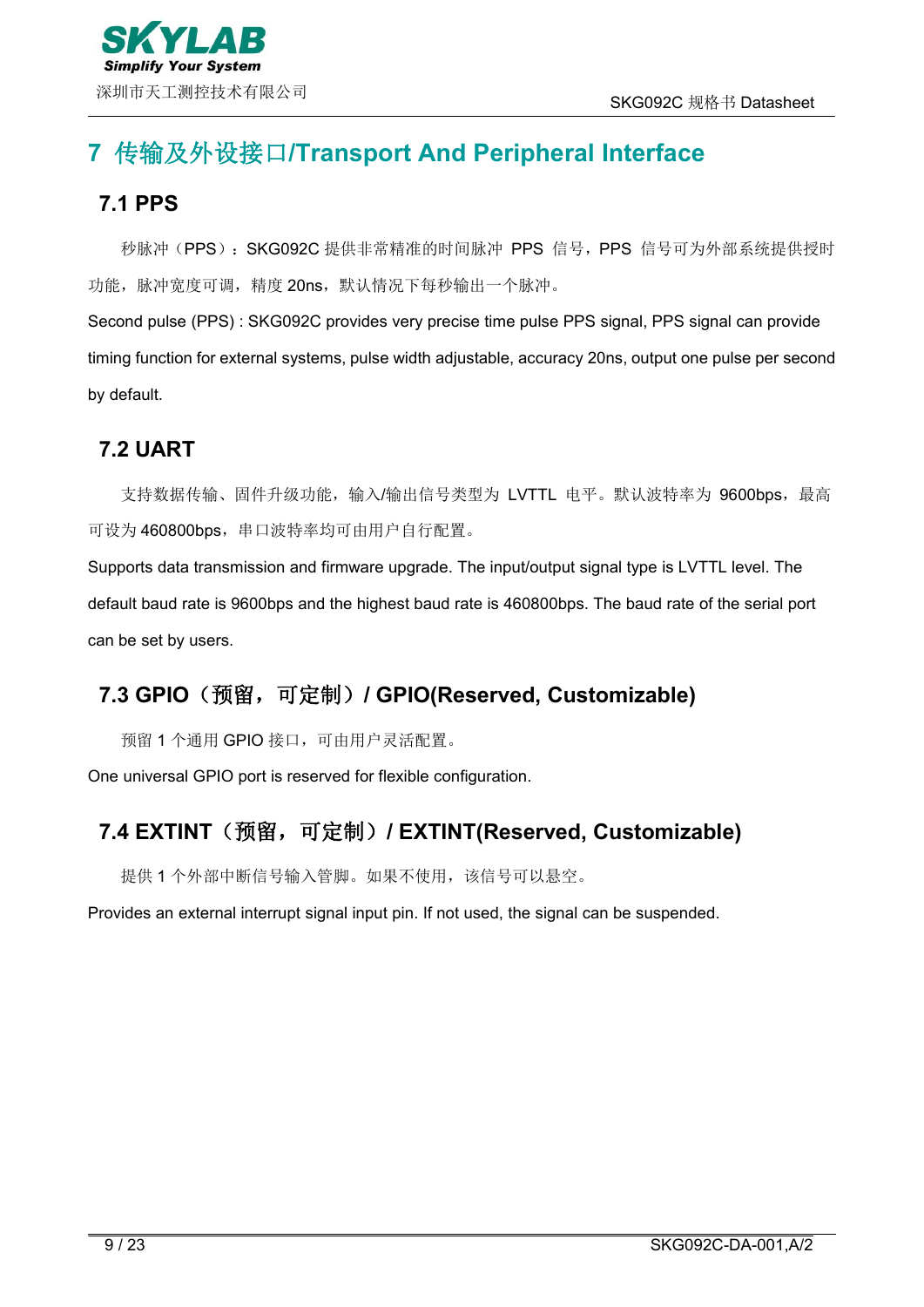

# <span id="page-9-0"></span>**8** 默认配置**/ Default Configuration**

|               |            | │消息类型/Message Type│参数名/parameter name│默认配置/Default Configuration│ | 说明/Description |
|---------------|------------|-------------------------------------------------------------------|----------------|
|               | <b>RMC</b> |                                                                   | 1Hz 输出/Output  |
|               | <b>GGA</b> |                                                                   | 1Hz 输出/Output  |
| NMEA 消息/      | <b>GSA</b> |                                                                   | 1Hz 输出/Output  |
| NMEA messages | GSV        |                                                                   | 1Hz 输出/Output  |
|               | <b>ZDA</b> |                                                                   | 1Hz 输出/Output  |
|               | TXT        |                                                                   | 1Hz 输出/Output  |

SKG092C 模块默认支持/ SKG092C module supported by default:

GPS/QZSS :L1C/A

GLONASS: L1

BeiDou: B1I,B1C

GALILEO: E1

### <span id="page-9-1"></span>**9** 天线开短路检测**/ Antenna Disconnection And Short-circuit Detection**

SKG092C 支持天线开短路检测,模块 ANT\_BIAS 天线负载电流范围 0~20mA。

SKG092C supports antenna disconnection and short-circuit detection, and the module ANT\_BIAS

antenna load current range of 0~20mA.

检测负载电流 0~2mA 时,检测状态为开路。

When the load current is 0 to 2mA, the detection state is disconnection.

检测负载电流 2~20mA 时,检测状态为正常。

When the load current is 2 ma to 20mA, the detection status is normal.

检测负载电流 45mA 以上时,检测状态为短路,会暂时关闭使用。

When the load current is detected above 45mA, the detection state is short-circuit, and the operation will be temporarily shut down.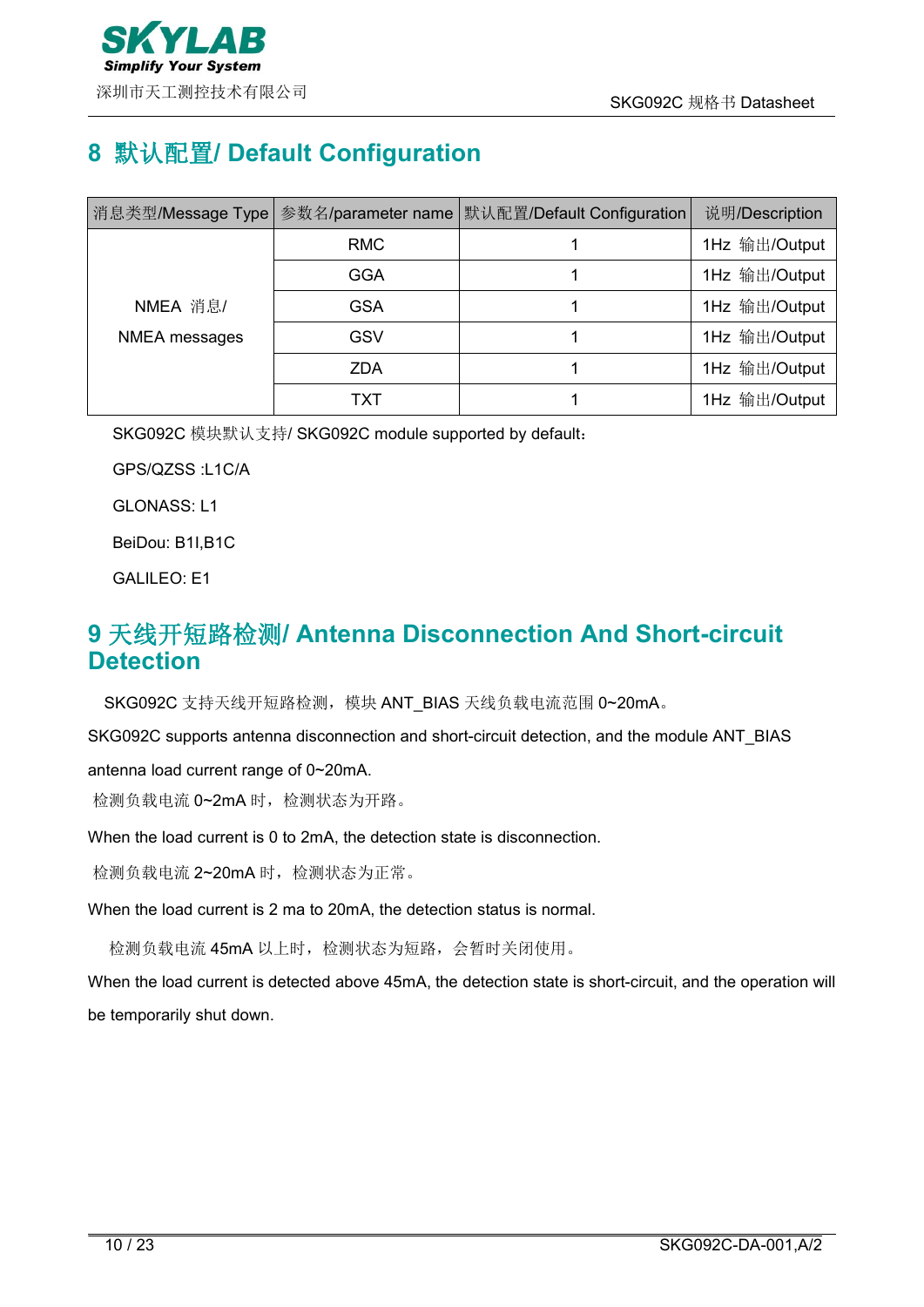

# <span id="page-10-0"></span>**10** 软件说明**/Software Specifications**

# <span id="page-10-1"></span>**10.1 NMEA 0183** 协议**/ NMEA 0183 Protocol**

#### 表 10.1-1 NMEA-0183 输出信息/ Nmea-0183 Output information

| NMEA 协议    | 描述           | 默认 |
|------------|--------------|----|
| <b>GGA</b> | 定位数据信息       | 打开 |
| <b>GSA</b> | 当前卫星信息       | 打开 |
| <b>GSV</b> | 可见卫星信息       | 打开 |
| <b>RMC</b> | 推荐定位信息       | 打开 |
| <b>ZDA</b> | 时间和日期信息      | 打开 |
| <b>TXT</b> | 天线检测硬件功能输出信息 | 打开 |

#### 表 10.1-2 标识符助记码/ Table 10.1-2 Identifier mnemonics

| 标识符/Identifier | 数据类型/Data type            |
|----------------|---------------------------|
| <b>BD</b>      | 北斗模式/ Beidou Model        |
| GP             | GPS 模式/ GPS Model         |
| GL             | GLONASS 模式/ GLONASS Model |
| GА             | GALILEO 模式/ GALILEO Model |
| GN             | 多模模式/ Dual-mode Model     |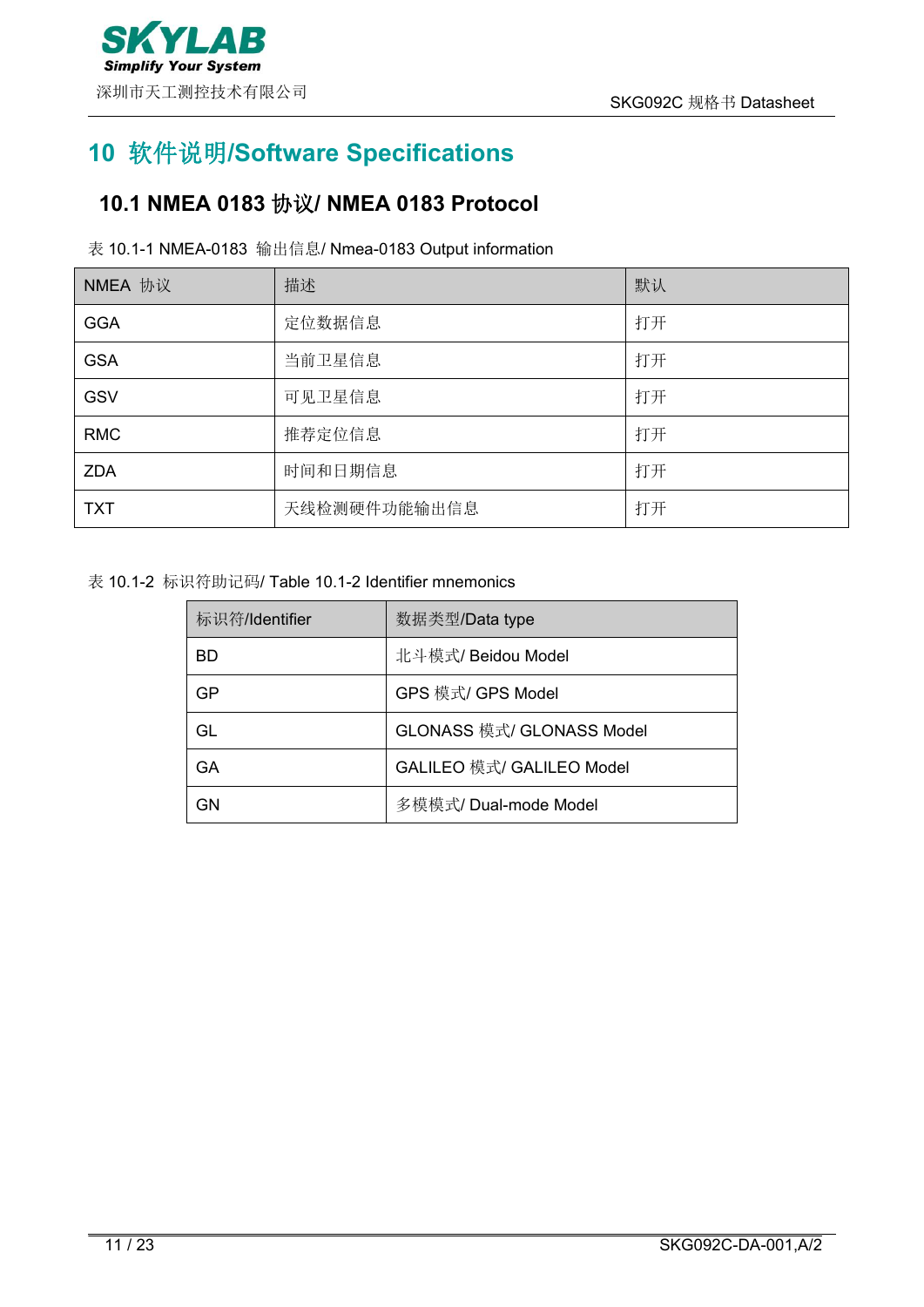### <span id="page-11-0"></span>**10.2 GGA -**定位数据信息**/ GGA - Location Data Information**

此语句包含定位位置、定位时间、定位精度。

This statement contains location, location time, and location accuracy.

\$GNGGA,074614.000,2232.71326,N,11406.11642,E,1,23,0.70,27.9,M,-1.9,M,,\*5F

#### 表 10.2-1 GGA 语句格式/ Table 10.2-1 GGA statement formats

| 名称/Name                                             | 示例<br>/Example        | 单位/Unit<br>描述/Description |                                                    |
|-----------------------------------------------------|-----------------------|---------------------------|----------------------------------------------------|
| 语句 ID/Statement ID                                  | \$GNGGA               |                           | 表明语句为 GGA 信息                                       |
| UTC 时间                                              | 074614.000            |                           | hhmmss.sss 时分秒格式                                   |
| 纬度/Latitude                                         | 2232.71326            |                           | ddmm.mmmm度分格式                                      |
| 纬度/Latitude                                         | $\mathsf{N}$          |                           | N=北纬 S=南纬/<br>N=Northern latitude S=South latitude |
| 经度/Longitude                                        | 11406.11642           |                           | dddmm.mmmm度分格式                                     |
| 经度/Longitude                                        | E                     |                           | E=东经 W=西经/<br>E=East Longitude W=West Longitude    |
| 定位状态/<br>Positioning state                          | 1                     |                           | 见附表 10.2-2/ See the table 10.2-2                   |
| 已使用卫星数量/<br>Number of satellites in<br>use          | 23                    |                           | 范围 0 到 24/ The range is from 0 to 24               |
| HDOP 水平精度因子<br>/HDOP horizontal<br>precision factor | 0.70                  |                           |                                                    |
| 海拔高度/ Level                                         | 27.9                  | 米/M                       |                                                    |
| 大地水准面高度/Geoidal<br>height                           | $-1.9$                | 米/M                       |                                                    |
| 校验值/Proof test value                                | $*5F$                 |                           |                                                    |
| <b>EOL</b>                                          | $<$ CR $>$ $<$ LF $>$ |                           | 结束标志符/ End identifier                              |

表 10.2-2 定位状态描述/ Table 10.2-2 Location status description

| 数值/Value | 描述/Description                                                  |
|----------|-----------------------------------------------------------------|
|          | 未定位或定位信息不可用/ No location or location information is unavailable |
|          | SPS 模式/ SPS model                                               |
|          | GNSS, SPS 模式/ GNSS, SPS model                                   |
|          | PPS 模式/ PPS model                                               |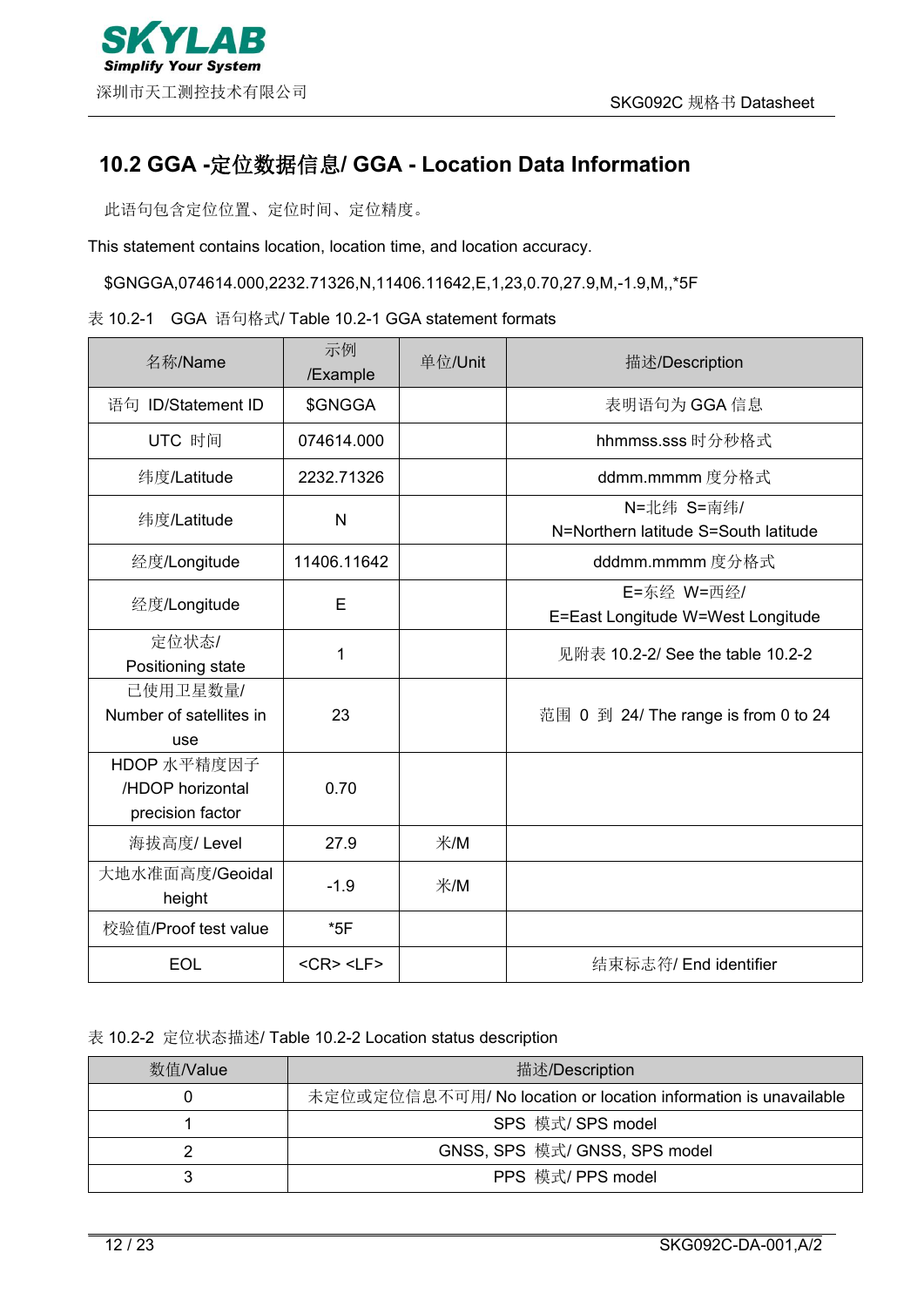### <span id="page-12-0"></span>**10.3 GSA -**当前卫星信息**/ GSA - Current satellite information**

此条语句包含模块的选定工作模式,定位类型,已使用卫星的 PRN 信息及 PDOP, HDOP, VDOP 等信 息。

\$GPGSA,A,3,27,199,194,04,08,26,16,31,,,,,1.47,0.70,1.29,1\*15

\$BDGSA,A,3,222,206,239,216,207,203,230,229,210,259,260,240,1.47,0.70,1.29,4\*0C

#### 表 10.3-1 GSA 语句格式/ Table 10.3-1 GSA statement formats

| 名称/Name                                 | 示例/Example            | 单位/ Unit | 描述/Description                                     |  |
|-----------------------------------------|-----------------------|----------|----------------------------------------------------|--|
| 语句 ID/ Statement ID                     | \$GPGSA               |          | 表明语句为 GSA 信息                                       |  |
| 模式 1/ Mode 1                            | A                     |          | 表 10.3-3/ Table 10.3-3                             |  |
| 模式 2/ Mode 2                            | 3                     |          | 表 10.3-2/ Table 10.3-2                             |  |
| 已使用卫星 ID 信息/ ID                         |                       |          | 第一信道的 Sv 信息/Sv information of the first            |  |
| $ $ information about the satellite $ $ | 27                    |          | channel                                            |  |
| in use                                  |                       |          |                                                    |  |
| 已使用卫星 ID 信息/ ID                         |                       |          | 第二信道的 Sv 信息/Sv information of the second           |  |
| information about the satellite         | 199                   |          | channel                                            |  |
| in use                                  |                       |          |                                                    |  |
| $\cdots$                                | $\cdots$              |          | $\cdots$                                           |  |
| 已使用卫星 ID 信息/ ID                         |                       |          | 十二信道的 Sv 信息(未使用则为空)/                               |  |
| information about the satellite         | <null></null>         |          | Sv information for twelve channels (null if not in |  |
| in use                                  |                       |          | use)                                               |  |
|                                         |                       |          | 综合位置精度因子/ Synthesize position accuracy             |  |
| <b>PDOP</b>                             | 1.47                  |          | factor                                             |  |
| <b>HDOP</b>                             | 0.70                  |          | 水平精度因子/Horizontal accuracy factor                  |  |
| <b>VDOP</b>                             | 1.29                  |          | 垂直精度因子/ Vertical precision factor                  |  |
| 校验值/Proof test value                    | $1*15$                |          |                                                    |  |
| <b>EOL</b>                              | $<$ CR $>$ $<$ LF $>$ |          | 结束标志符/ End identifier                              |  |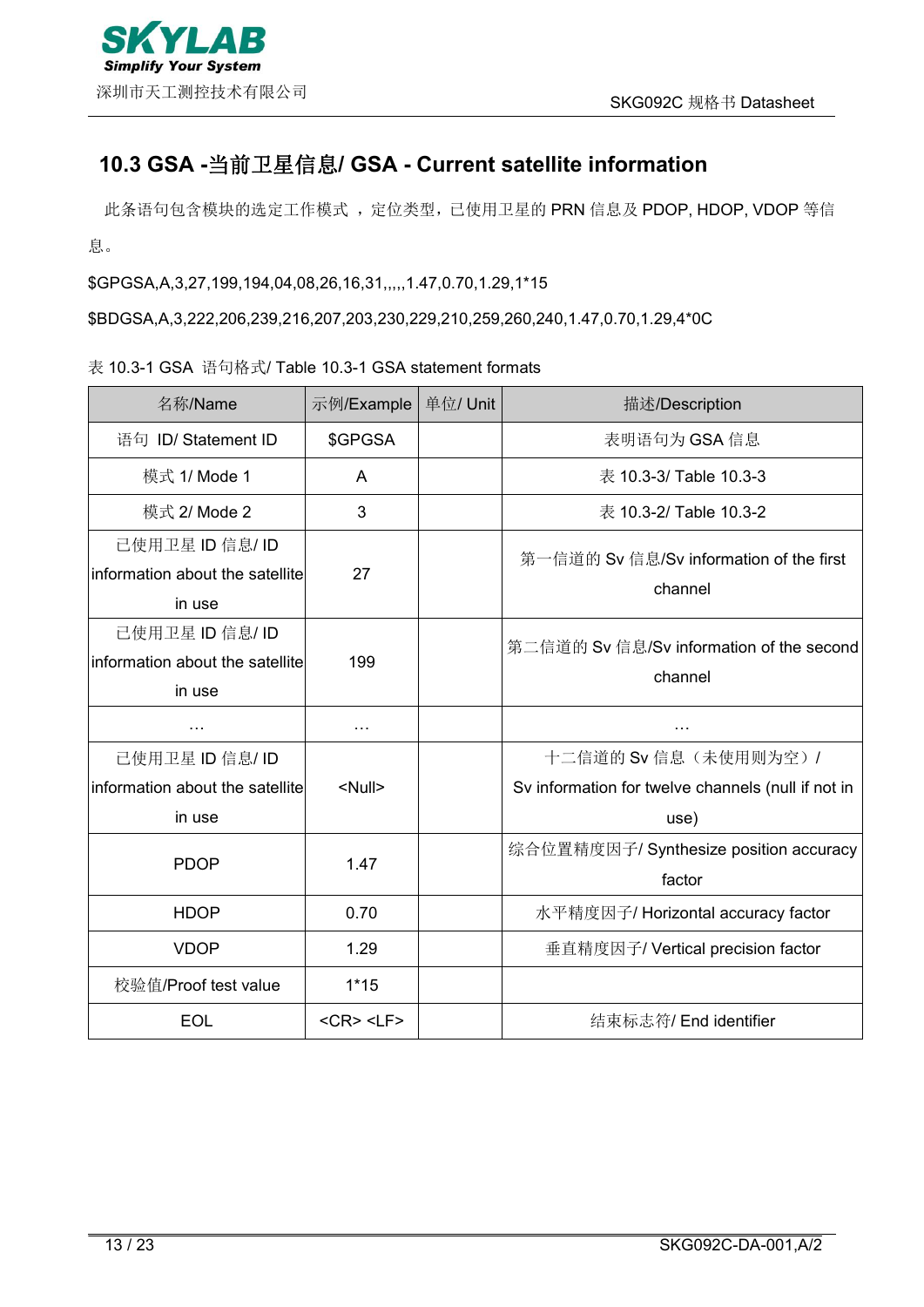#### 表 10.3-2/ Table 10.3-2

| 值/Value | 描述/Description        |  |  |  |
|---------|-----------------------|--|--|--|
|         | 未定位/ Not locate       |  |  |  |
|         | 2D 定位/ 2D position    |  |  |  |
|         | 3D 定位/ 3D positioning |  |  |  |

表 10.3-3/ Table 10.3-3

| 值/Value | 描述/Description                                       |
|---------|------------------------------------------------------|
| M       | 手动选择 2D 或者 3D 模式/ Manually select 2D or 3D mode      |
| A       | 自动选择 2D 或者 3D 模式/ Automatically select 2D or 3D mode |

## <span id="page-13-0"></span>**10.4 GSV -**可见卫星信息**/ GSV - Visible satellite information**

此语句包含可见卫星的 PRNs, 方位角和仰角等信息。

This statement contains PRNs, azimuth and elevation of the visible satellite.

\$GPGSV,2,1,08,27,59,171,39,199,59,149,37,194,56,42,37,4,43,315,35\*7C

\$BDGSV,4,1,16,222,36,272,42,206,81,34,40,239,75,119,40,216,79,85,39\*69

表 10.4-1 GSV 语句格式/Table 10.4-1 GSV statement formats

| 名称/Name                       | 示例/Example     | 单位/ Unit  | 描述/Description                                  |  |
|-------------------------------|----------------|-----------|-------------------------------------------------|--|
| 语句 ID/ Statement ID           | \$GPGSV        |           | 表明此语句为 GSV 信息/                                  |  |
|                               |                |           | Indicates that the statement is GSV information |  |
| GSV 总数信息/Indicates the        | $\overline{2}$ |           | 本次 GSV 语句的总条数/                                  |  |
| total number of GSVS          |                |           | Total number of GSV statements                  |  |
| GSV 条数信息                      |                |           | 本条语句为 GSV 语句中的第几条/                              |  |
|                               |                |           | Order in GSV statements                         |  |
| 可见卫星信息/                       | 08             |           | 当前可见卫星总数/                                       |  |
| Visible satellite information |                |           | Total number of currently visible satellites    |  |
| 卫星 ID/ Satellite ID           | 27             |           |                                                 |  |
| 卫星仰角/                         |                |           |                                                 |  |
| Satellite elevation angle     | 59             | 度/Degrees | 范围 00 到 90/ The range is 00 to 90               |  |
| 卫星方位角/ Satellite Azimuth      | 171            | 度/Degrees | 范围 000 到 359/ The range is 000 to 359           |  |
|                               |                |           | 范围 00 到 90 (未使用则为空) /                           |  |
| 信噪比(C/NO)                     | 39             | dB-Hz     | Range 00 to 90 (null if not in use)             |  |
| .                             |                |           | .                                               |  |
| 卫星 ID/ Satellite ID           | 4              |           |                                                 |  |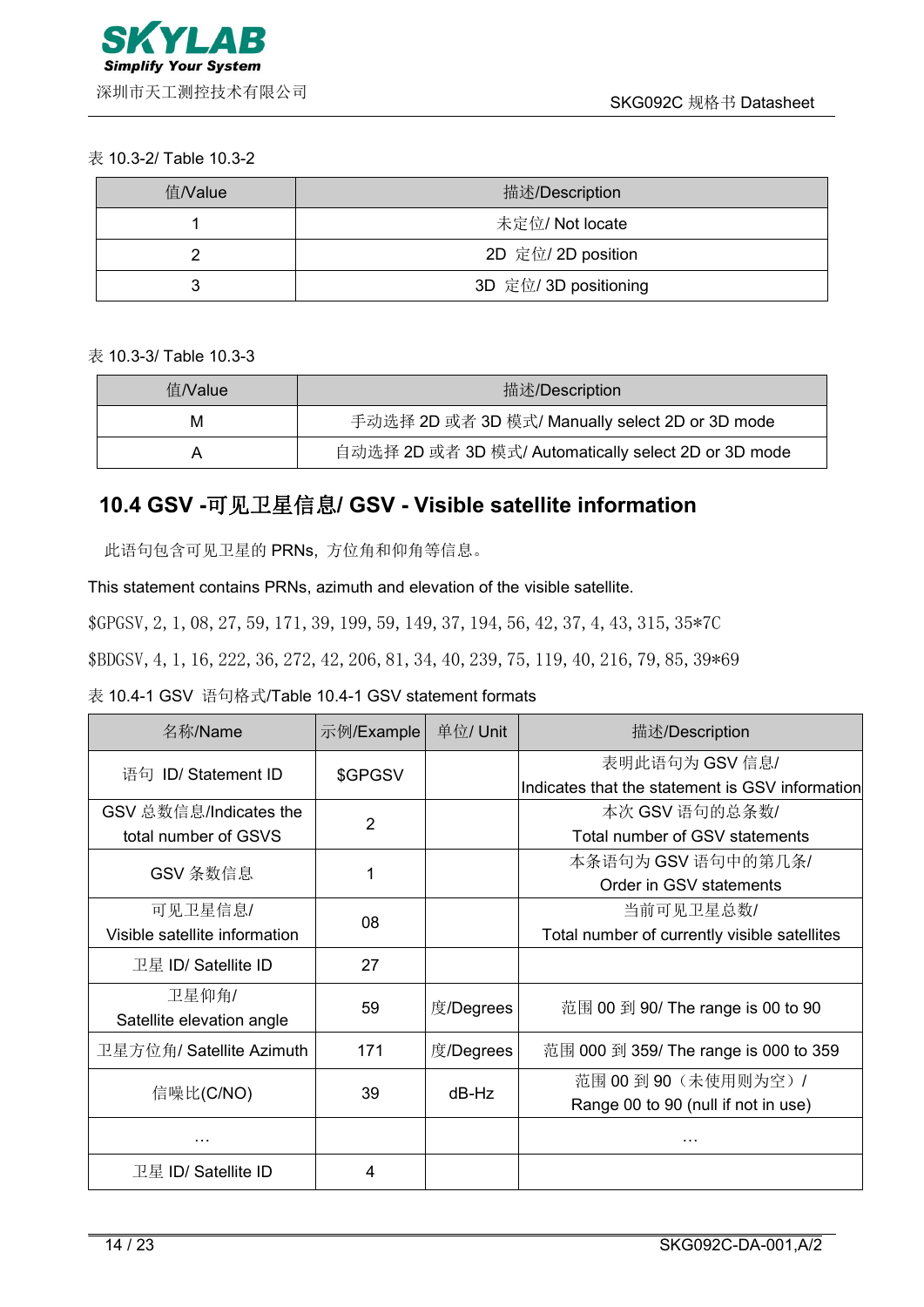

| 卫星仰角 Satellite elevation<br>angle | 43              | 度/Degrees | 范围 00 到 90/ The range is 00 to 90                            |
|-----------------------------------|-----------------|-----------|--------------------------------------------------------------|
| 卫星方位角/ Satellite Azimuth          | 315             | 度/Degrees | 范围 000 到 359/ The range is 000 to 359                        |
| 信噪比(C/NO)                         | 35              | dB-Hz     | 范围 00 到 90 (未使用则为空) /<br>Range 00 to 90 (null if not in use) |
| 校验值/Proof test value              | *7C             |           |                                                              |
| EOL                               | $<$ CR> $<$ LF> |           | 结束标志符/ End identifier                                        |

### <span id="page-14-0"></span>**10.5 RMC -**推荐定位信息**/ RMC - Recommended Location Information**

此语句包含推荐定位的卫星定位信息。

This statement contains satellite location information for the recommended location.

\$GNRMC,074614.000,A,2232.71326,N,11406.11642,E,6.082,173.29,311221,,,A\*42

| 表 10.5-1: RMC 语句格式/ Table 10.5-1: RMC statement formats |  |
|---------------------------------------------------------|--|
|---------------------------------------------------------|--|

| 名称/Name             | 示例/Example    | 单位/ Unit    | 描述/Description                                  |
|---------------------|---------------|-------------|-------------------------------------------------|
| 语句 ID/ Statement ID | \$GNRMC       |             | 表明此语句为 RMC 信息/                                  |
|                     |               |             | Indicates that the statement is RMC information |
| UTC 时间              | 074614.000    |             | hhmmss.sss                                      |
| 使用状态/ User state    | A             |             | A=数据已使用 V=数据未使用/                                |
|                     |               |             | A= Data in use V= Data not in use               |
| 纬度/Latitude         | 2232.71326    |             | ddmm.mmmm 度分格式                                  |
| 纬度/Latitude         | $\mathsf{N}$  |             | N=北纬 S=南纬/                                      |
|                     |               |             | N=Northern latitude S=South latitude            |
| 经度/Longitude        | 11406.11642   |             | dddmm.mmmm 度分格式                                 |
| 经度/Longitude        | E             |             | E=东经 W=西经/                                      |
|                     |               |             | E=East Longitude W=West Longitude               |
| 速度/Speed            | 6.082         | 节/Paragraph |                                                 |
| 方位角/Azimuth         | 173.29        | 度/Degrees   |                                                 |
| UTC 日期              | 311221        |             | ddmmyy                                          |
| 磁偏角/Declination     | <null></null> | 度/Degrees   | 未使用则为空/Null if not in use                       |
| 磁偏角方位/Magnetic      |               |             | E=东经 W=西经/                                      |
| declination azimuth | <null></null> |             | E=East Longitude W=West Longitude               |
| 定位模式/               | A             |             | A=自动, N=未定位, D=DGPS, E=DR/                      |
| Positioning Mode    |               |             | A= automatic, N= unlocated, D=DGPS, E=DR        |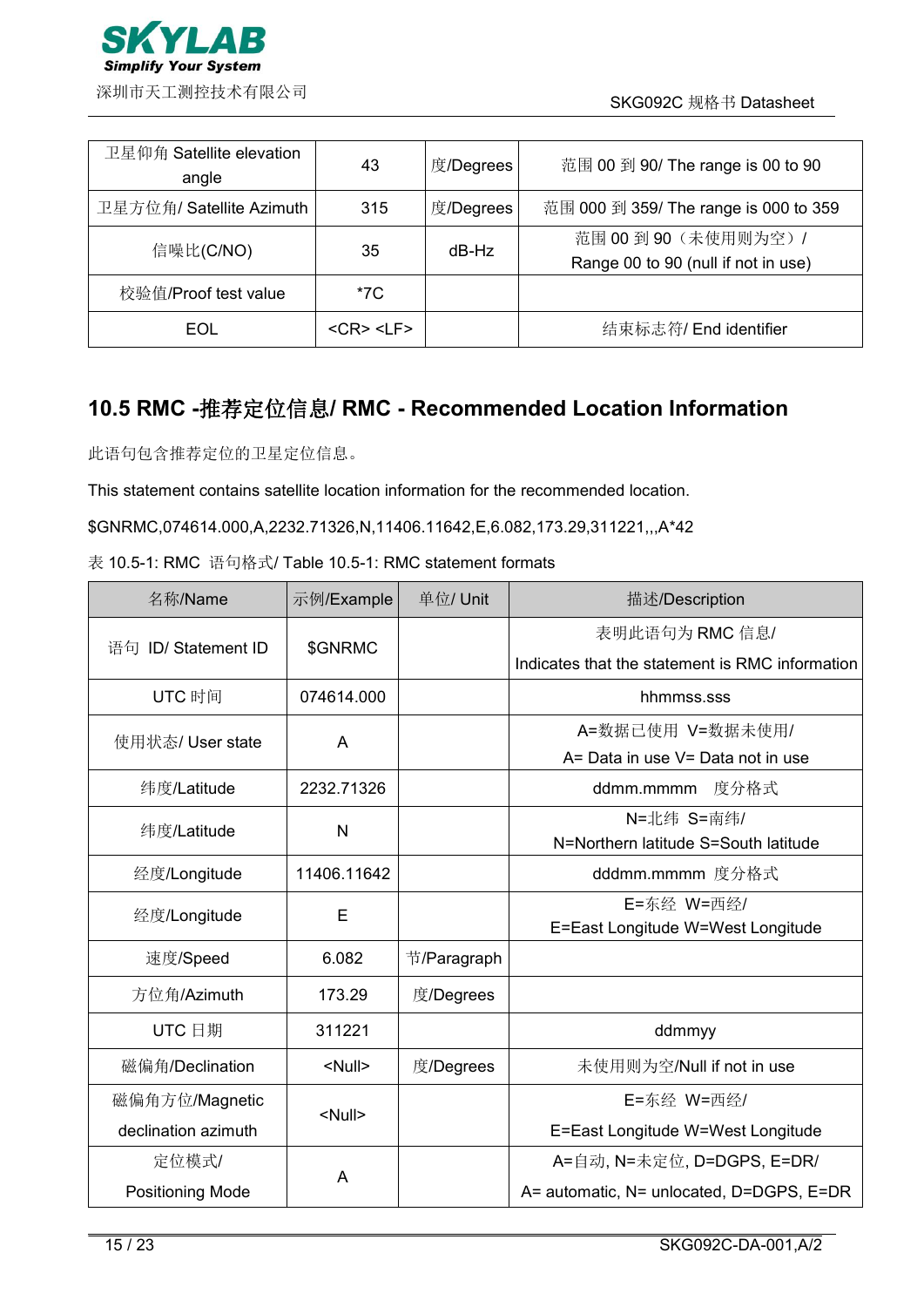

| 校验值/Proof test value | *42                    |                       |
|----------------------|------------------------|-----------------------|
| EOI                  | <cr> <l f=""></l></cr> | 结束标志符/ End identifier |

### <span id="page-15-0"></span>**10.6 ZDA -** 时间日期信息**/ ZDA - Time and date information**

此语句包含时间和日期信息

This statement contains the current time information.

\$GNZDA,074614.000,31,12,2021,00,00\*48

|  | 表 10.6-1: ZDA 语句格式/Table 10.6-1: ZDA statement formats |  |
|--|--------------------------------------------------------|--|
|--|--------------------------------------------------------|--|

| 名称/Name              | 示例/Example | 单位/Unit | 描述/Description                                  |
|----------------------|------------|---------|-------------------------------------------------|
| 语句 ID/ Statement ID  | \$GNZDA    |         | 表明此语句为 ZDA 信息/                                  |
|                      |            |         | Indicates that the statement is ZDA information |
| UTC 时间/ UTC time     | 074614.000 |         | hhmmss (时分秒) 格式                                 |
| UTC 日期/ UTC date     | 31         |         | $\boxminus$ / day                               |
| UTC 日期/ UTC date     | 12         |         | 月/ Month                                        |
| UTC 日期/ UTC date     | 2021       |         | 年/ Year                                         |
| 时区/ Timezone         | 00         |         |                                                 |
| 校验值/Proof test value | $*48$      |         | 结束标志符/ End identifier                           |

### <span id="page-15-1"></span>**10.7 TXT -**天线检测信息**/ TXT - Antenna detection information**

\$GNTXT,01,01,02,ANT\_OPEN,B1,\*30

#### 表 10.7-1: TXT 语句格式/Table 10.7-1: Formats of TXT statements

| 名称/Name               | 示例/Example            | 单位/ Unit | 描述/Description                                  |
|-----------------------|-----------------------|----------|-------------------------------------------------|
| 语句 ID/ Statement ID   | \$GNTXT               |          | 表明此语句为 TXT 信息 /                                 |
|                       |                       |          | Indicates that the statement is TXT information |
| NumField1             | 01                    |          |                                                 |
| NumField2             | 01                    |          |                                                 |
| NumField <sub>3</sub> | 02                    |          |                                                 |
| ANTCode               | ANT OPEN              |          | 表 10.7-2/ Table 10.7-2                          |
| 校验值/Proof test value  | $*30$                 |          |                                                 |
| <b>EOL</b>            | $<$ CR $>$ $<$ LF $>$ |          | 结束标志符/ End identifier                           |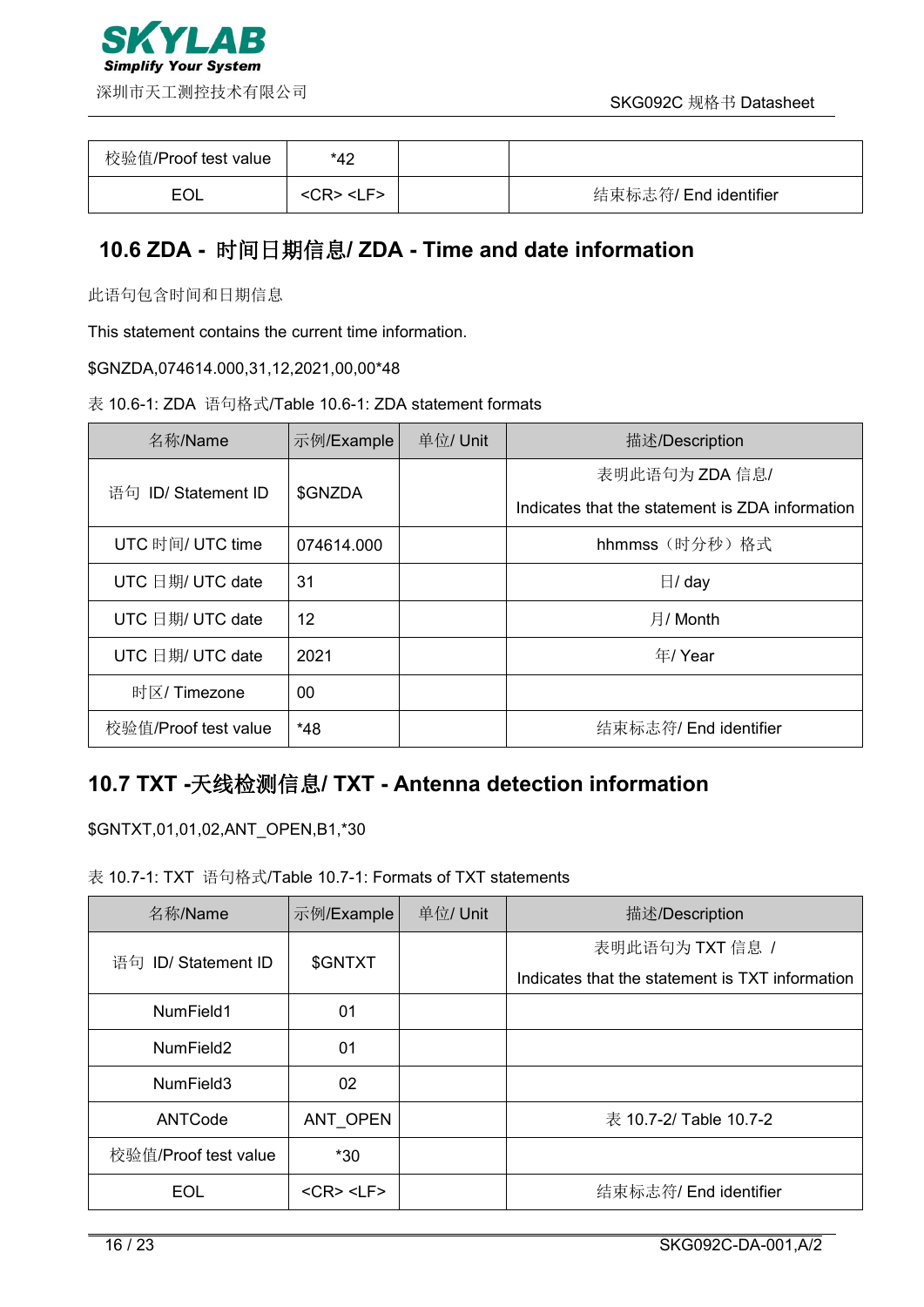#### 表 10.7-2/ Table 10.7-2

| 值         | 描述      |
|-----------|---------|
| ANT OPEN  | 天线断路    |
| ANT OK    | 天线状态 OK |
| ANT_Short | 天线短路    |

# <span id="page-16-0"></span>**11** 机械尺寸**/Machine Dimension**



| <b>Parameter</b> | specification | <b>Units</b> |
|------------------|---------------|--------------|
| Coplanarity      | ≤0.1          | mm           |

图 11-1 外形尺寸/Figure 11-1 External dimensions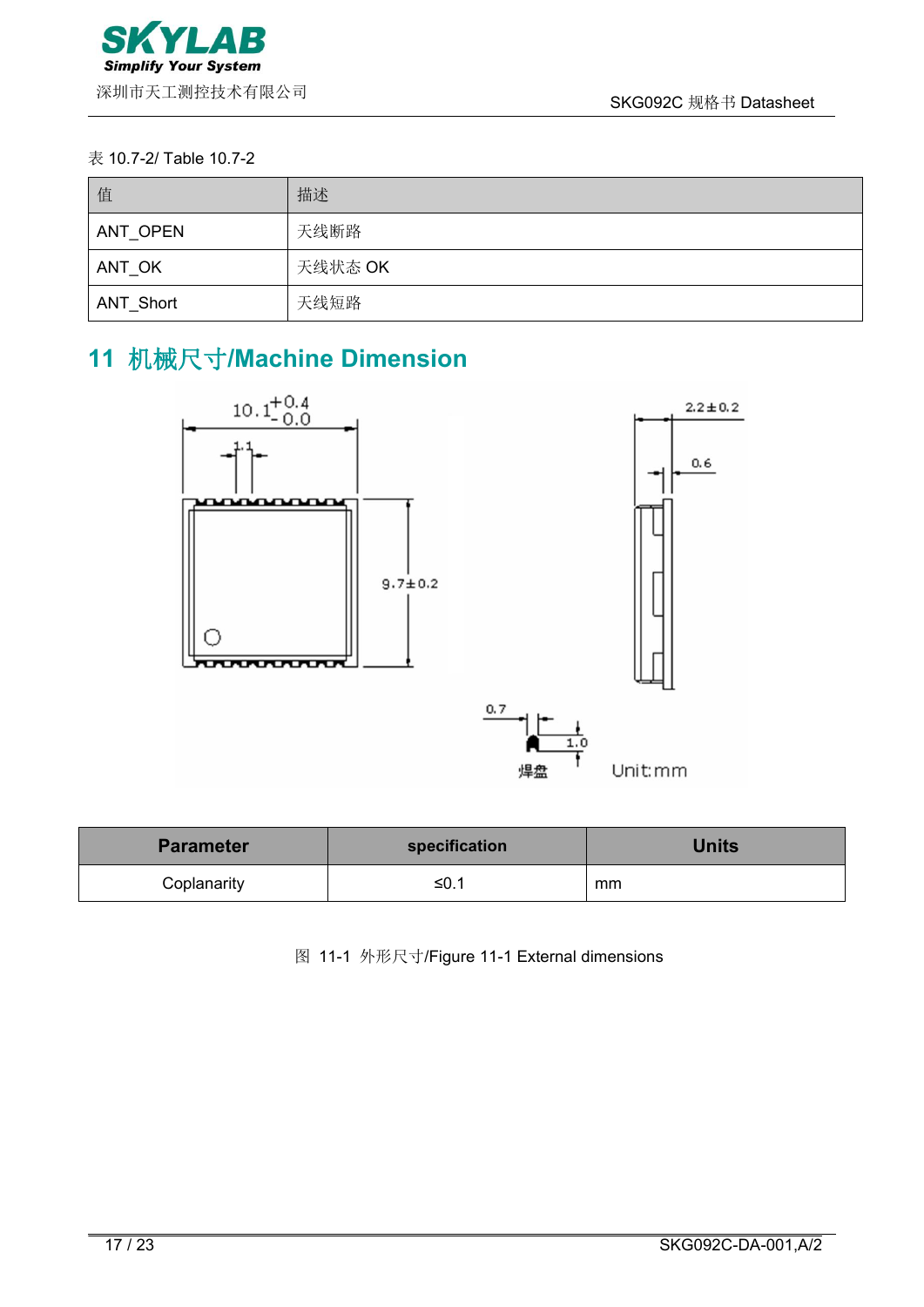



图 11-2 参考封装尺寸/ Figure 11-2 Refer to package dimensions

### <span id="page-17-0"></span>**11.1 Layout** 注意事项

#### 1) 元件布局/ Placing Components

GNSS 模块在 PCB 上的布局对于获得最佳的 GNSS 性能来说是至关重要的。与天线的连接应越短 越好,避免对信号造成过大的衰减。 在系统板设计上,要确保射频电路跟其他数字电路严格分开,将模 块远离 PCB 上的数字区域。同时还必须将 GNSS 模块远离发热量较大的区域。

The layout of GNSS modules on the PCB is critical for achieving optimal GNSS performance. The connection with the antenna should be as short as possible to avoid excessive attenuation of the signal. In the system board design, ensure that RF circuits are strictly separated from other digital circuits and that modules are kept away from the digital area on the PCB. At the same time, GNSS modules must be kept away from areas with high heat.

2)无源天线设计/ Passive Antenna Design

天线馈线的长度应尽可能短,且无源天线的下方要有一块完整的地。建议无源天线与 GNSS 模块放在 PCB 板相对的另一面。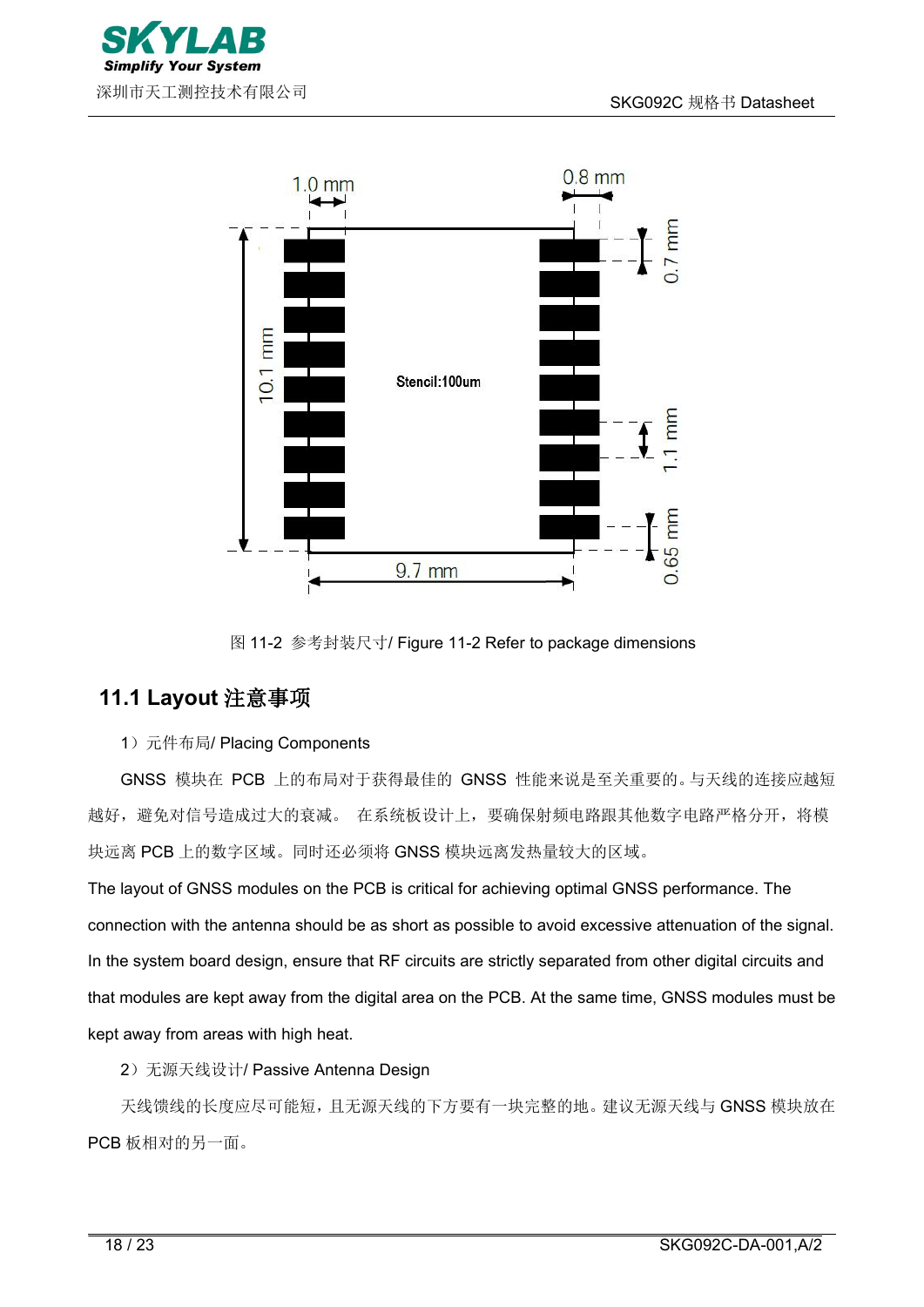

The length of the antenna feeder should be as short as possible, and the passive antenna should have a complete ground below. It is recommended that the passive antenna and GNSS module be placed on the opposite side of the PCB board.



图 11.1-1 SKG092C 参考设计/ Figure 11.1-1 SKG092C reference design

#### 3)阻抗匹配/ Impedance Matching

天线馈线的阻抗需为 50 Ohm, 为了达到 50 Ohm 的阻抗, 微带线的宽度 W 要根据导线和参考面的 距离 H,PCB 介质板的介电常数 εr,以及 PCB 的结构来选择。

The impedance of the antenna feeder shall be 50 Ohm. In order to achieve the impedance of 50 Ohm, the width W of the microstrip line shall be selected according to the distance H between the wire and the reference plane, the dielectric constant εr of the PCB dielectric board,and the structure ofthe PCB.

4)微带线设计/ Microstrip line design

微带线的长度应该尽可能的短,标准 PCB 上应该尽量不选用超过 2.5 cm (1 inch)而又没有屏蔽层 的微带线;

The length of microstrip lines should be as short as possible, and no microstrip lines exceeding 2.5cm (1) inch) without shielding layer should be selected on standard PCB as far as possible.

射频连接线的走线应避免靠近数字信号线;

Avoid routing RF cables close to digital signal cables.在连接地平面时要采用尽可能多的过孔;

在连接地平面时要采用尽可能多的过孔;

Wiring should be far away from noise sources, such as switching power supply, digital signal, crystal oscillator, processor, etc.

布线应远离噪声源,如:开关电源,数字信号,晶振,处理器等;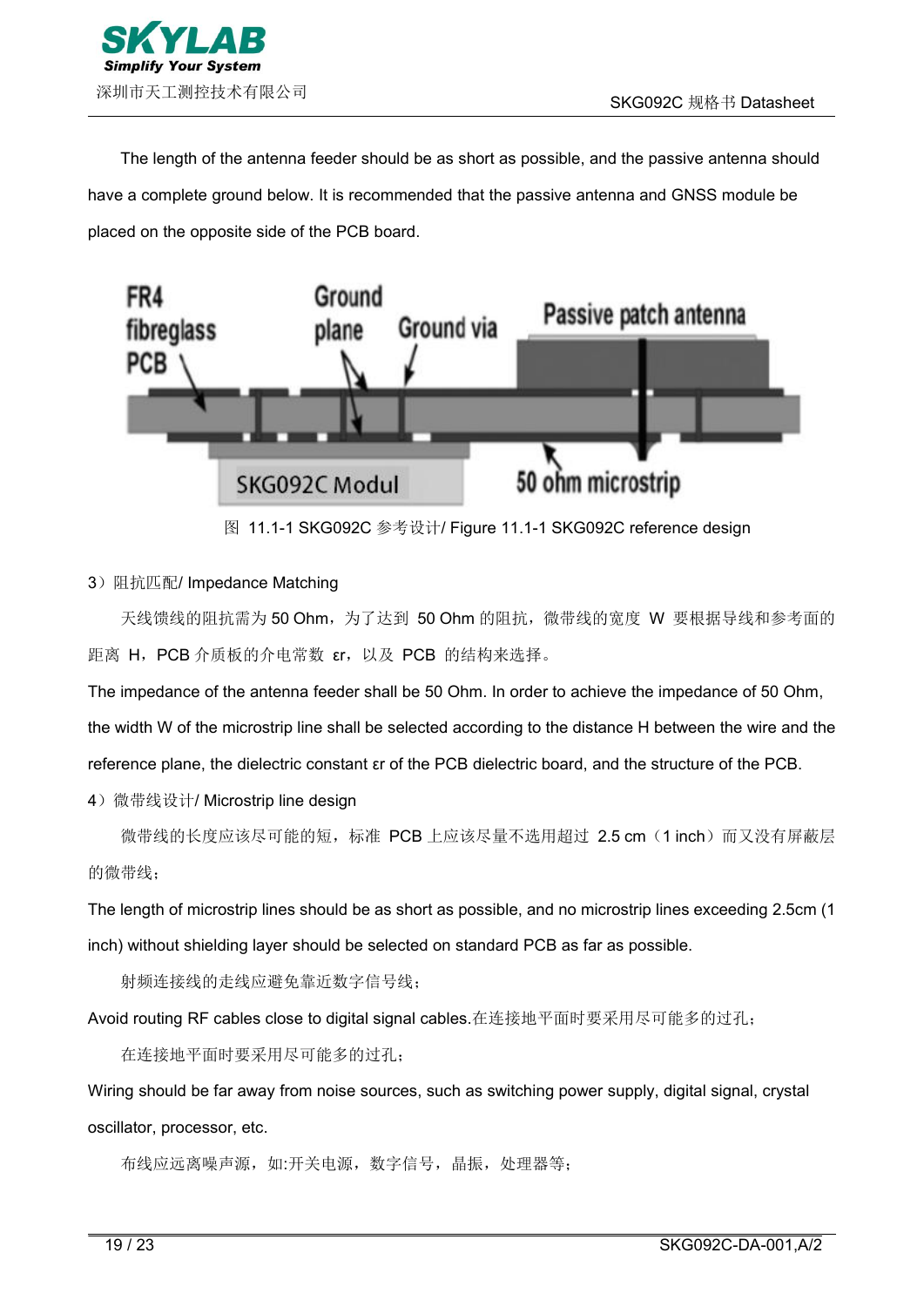

Wiring should be far away from noise sources, such as switching power supply, digital signal, crystal oscillator, processor, etc.

微带线相对应的参考地层应保持完整;

The reference strata corresponding to the microstrip line should be kept intact.

微带线特性阻抗必须为 50 ohm;

The characteristic impedance of microstrip line must be 50 ohm;

为了减小信号衰减,微带线走线时要避免锐角。

In order to reduce signal attenuation, the acute Angle should be avoided when microstrip lines are routed.



图 11.1-2 SKG092C 微带线设计推荐/ Figure 11.1-2 SKG092C microstrip cable design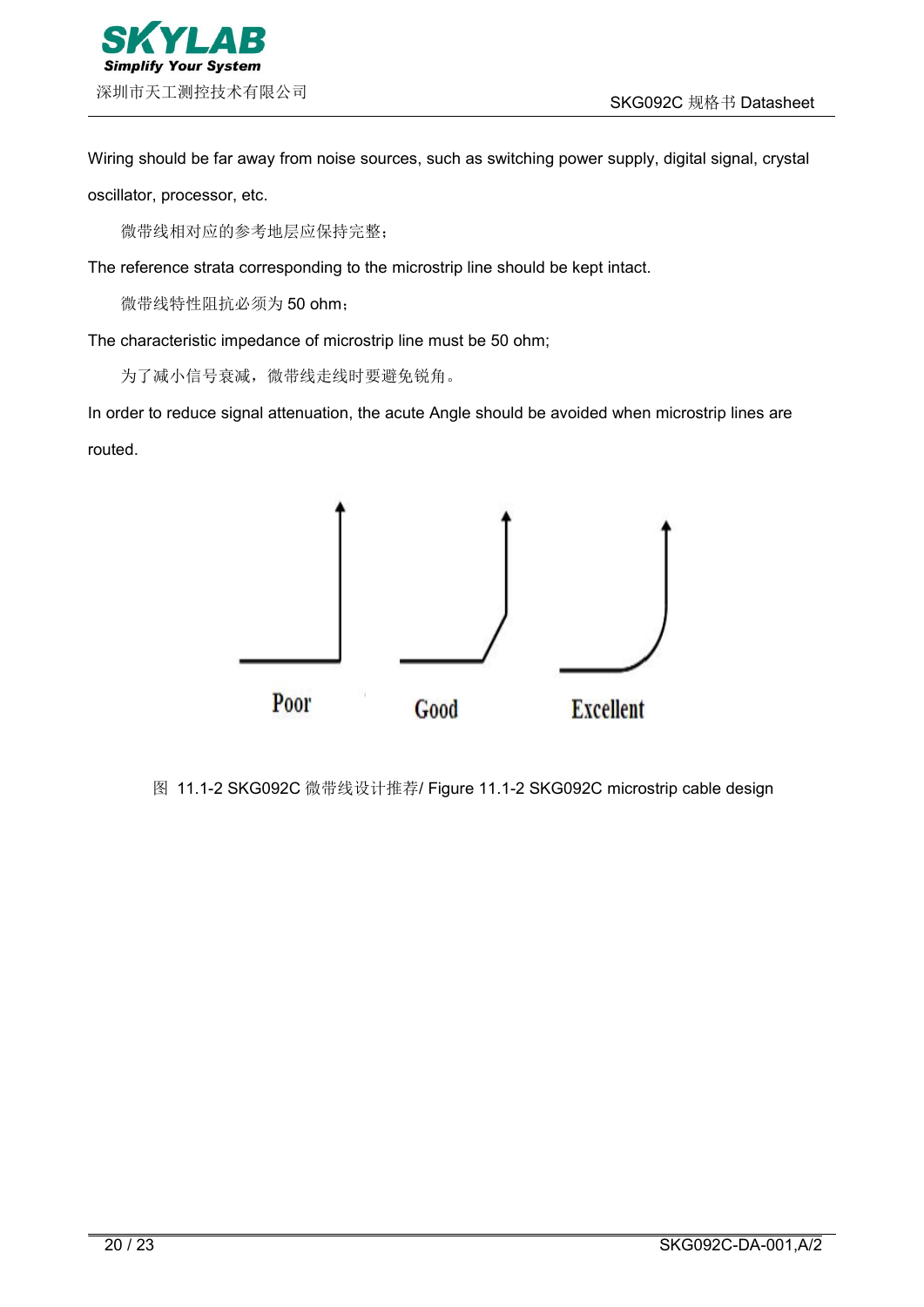

# <span id="page-20-0"></span>**12** 包装规格**/Packing specifications**

模块采用卷带包装,每卷 2000 片。

The module is packaged in rolls with 2000 pieces per roll.



图 12-1 SKG092C 包装图/ Figure 12-1 Packing diagram of the SKG092C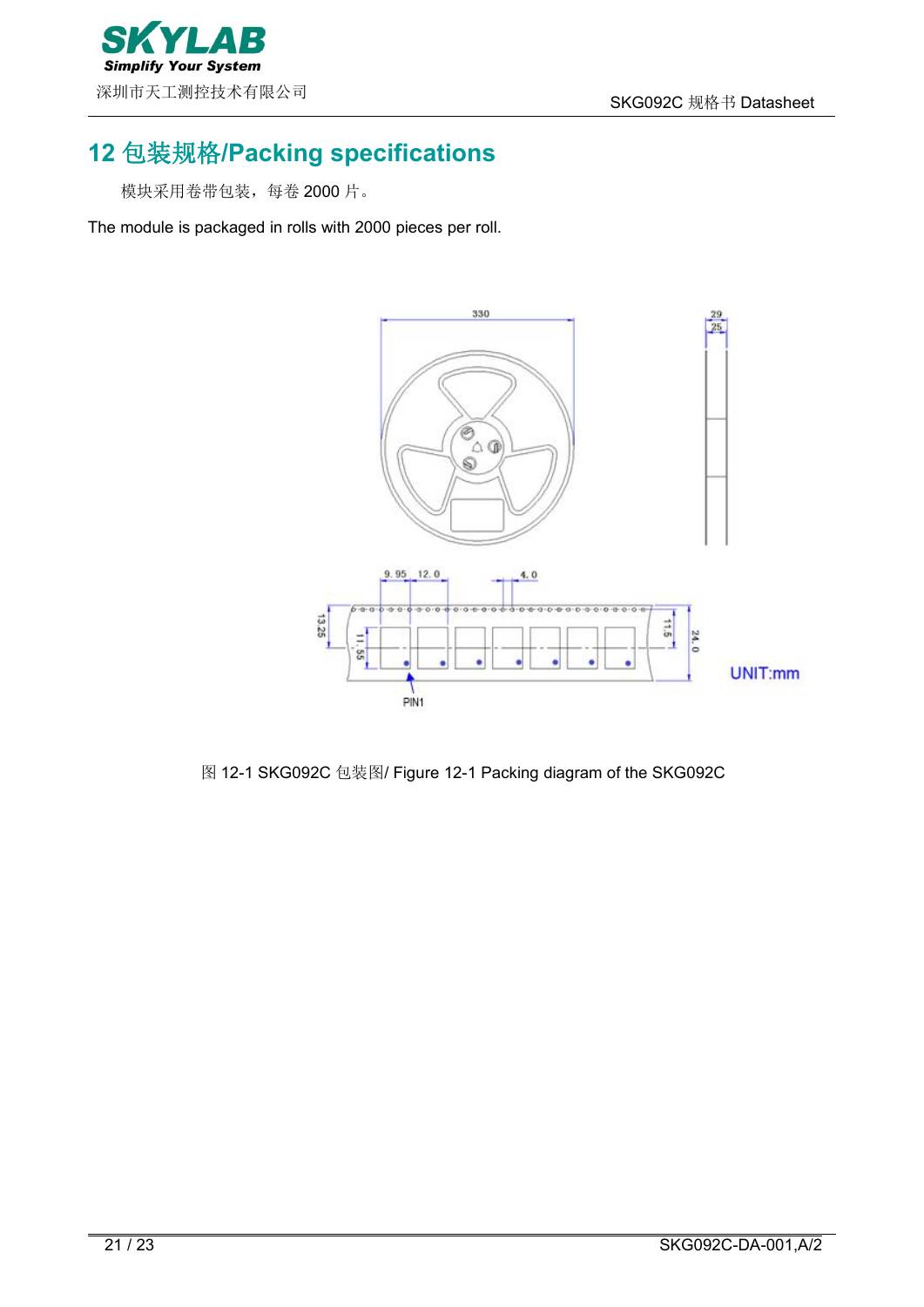

# <span id="page-21-0"></span>**13** 贴片建议**/Patch advice**



图 13-1 SKG092C 推荐炉温曲线/ Figure 13-1 SKG092C recommended furnace temperature curve

### **Melting Temperature: 217 °C**

**Stencil Thickness: 150um**

# <span id="page-21-1"></span>**14** 参考电路**/Reference circuit**



SKG092C 参考电路/ SKG092C Reference Circuit